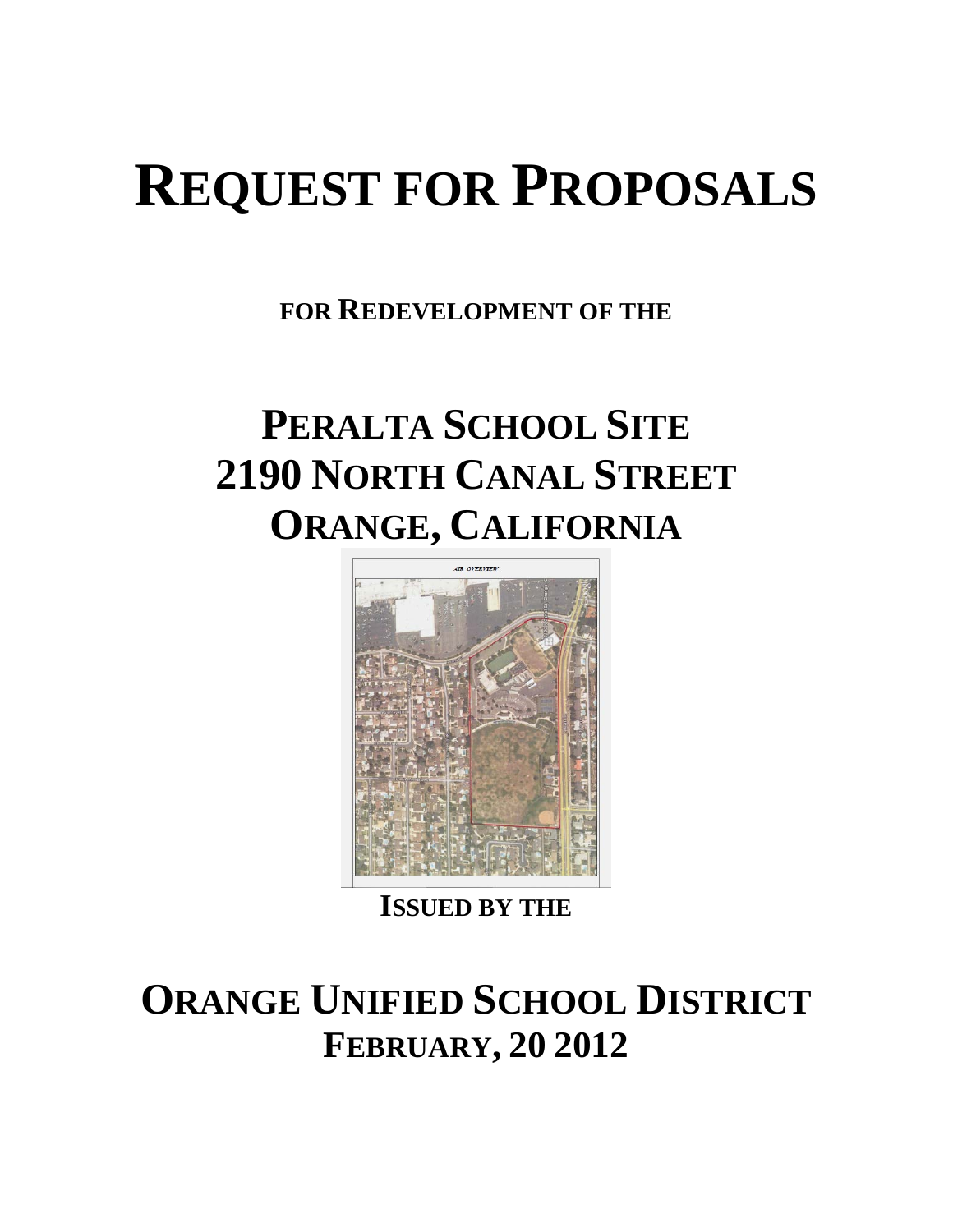## **Table of Contents**

| 1.1  |                                                                                         |  |  |  |  |
|------|-----------------------------------------------------------------------------------------|--|--|--|--|
| 1.2  |                                                                                         |  |  |  |  |
| 1.3  |                                                                                         |  |  |  |  |
| 1.4  |                                                                                         |  |  |  |  |
| 1.5  |                                                                                         |  |  |  |  |
| 1.6  |                                                                                         |  |  |  |  |
|      |                                                                                         |  |  |  |  |
| 2.1  |                                                                                         |  |  |  |  |
| 2.2  |                                                                                         |  |  |  |  |
| 2.3  |                                                                                         |  |  |  |  |
| 2.4  |                                                                                         |  |  |  |  |
| 2.5  |                                                                                         |  |  |  |  |
| 2.6  |                                                                                         |  |  |  |  |
|      | 2.6.1                                                                                   |  |  |  |  |
|      | 2.6.2                                                                                   |  |  |  |  |
|      | 2.6.3                                                                                   |  |  |  |  |
|      | 2.6.4                                                                                   |  |  |  |  |
| 2.7  |                                                                                         |  |  |  |  |
|      |                                                                                         |  |  |  |  |
| 3.1  |                                                                                         |  |  |  |  |
|      | 3.1.1                                                                                   |  |  |  |  |
|      | 3.1.2                                                                                   |  |  |  |  |
|      | 3.1.3                                                                                   |  |  |  |  |
| 3.2  |                                                                                         |  |  |  |  |
| 3.3  |                                                                                         |  |  |  |  |
|      |                                                                                         |  |  |  |  |
| 4.1  |                                                                                         |  |  |  |  |
| 4.2  |                                                                                         |  |  |  |  |
| 4.3  |                                                                                         |  |  |  |  |
| 4.4  |                                                                                         |  |  |  |  |
| 4.5  |                                                                                         |  |  |  |  |
| 4.6  | Section 6 – Key Development Team Members, Past Experience and Financial Information  10 |  |  |  |  |
| 4.7  |                                                                                         |  |  |  |  |
| 4.8  |                                                                                         |  |  |  |  |
| 4.9  |                                                                                         |  |  |  |  |
| 4.10 |                                                                                         |  |  |  |  |
| 4.11 |                                                                                         |  |  |  |  |
| 4.12 |                                                                                         |  |  |  |  |
| 4.13 |                                                                                         |  |  |  |  |
| 4.14 |                                                                                         |  |  |  |  |
| 4.15 |                                                                                         |  |  |  |  |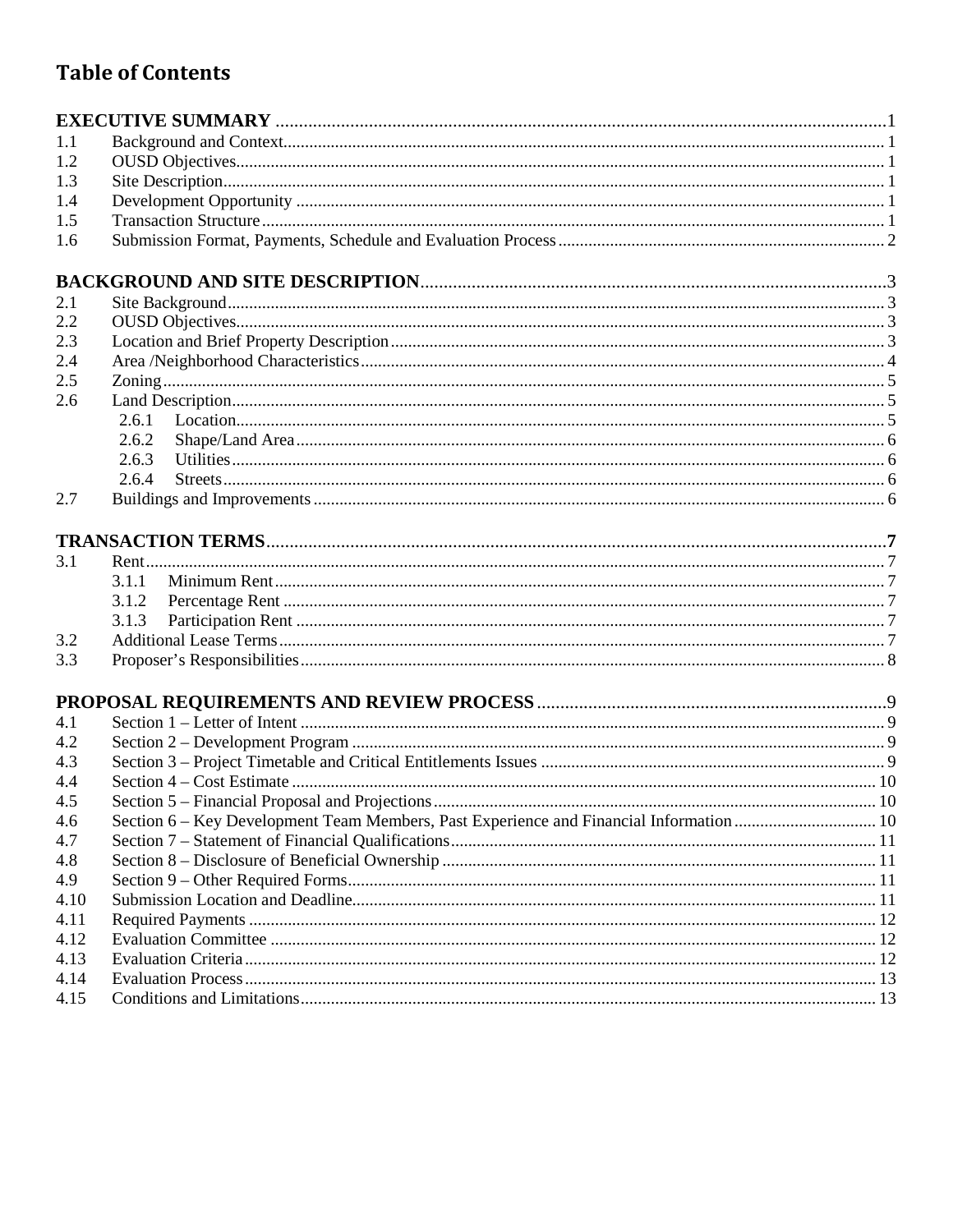### **Table of Contents Continued**

#### **APPENDICES**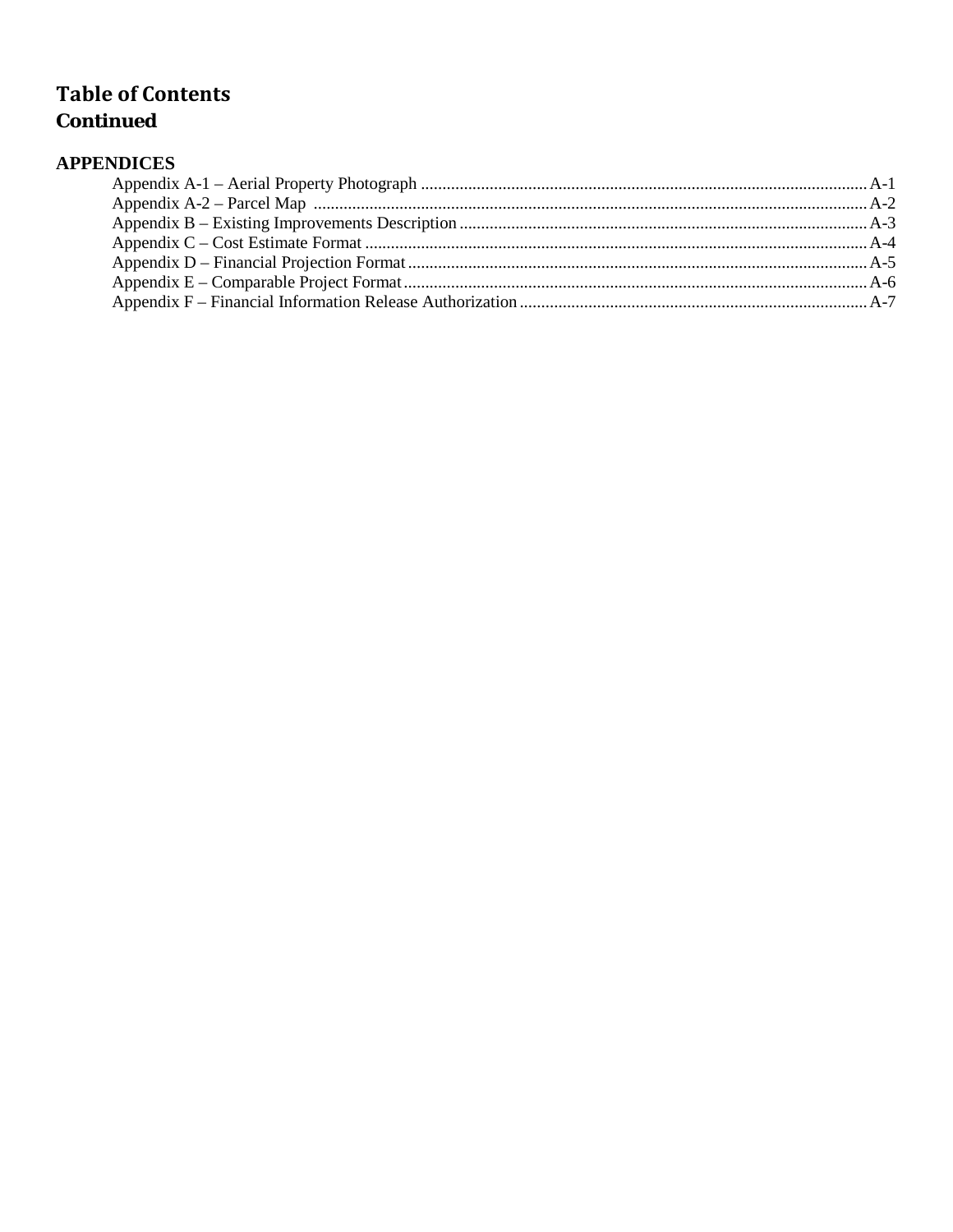## **1. EXECUTIVE SUMMARY**

#### **1.1 BACKGROUND AND CONTEXT**

The 19.57-acre Peralta School site was acquired by the Orange Unified School District (OUSD) in 1961. The existing school facility was constructed in 1965 as a junior high school. It was closed in November, 1985 and was declared to be surplus prior to the award of the lease in 1994. Since 1994 the site has been leased by Peralta Golf Partners, whose lease expires in 2015. Current uses include a daycare center, gym, dance studio, private elementary school, private recreational facilities, and parking lots.

#### **1.2 OUSD OBJECTIVES**

The District's objectives include: redeveloping the Peralta School site with income-generating uses under a ground lease; maximizing an income stream to supplement its annual operating and capital project budget; and preserving the ownership to the Peralta School site. The District anticipates a ground lease structure that allows it to participate in an increasing revenue stream over the lease term. The RFP does not limit the type of development project and encourages proposals that will achieve the above objectives of the District while also obtaining community support. For purposes of developing this RFP, it is contemplated that multi-family residential is the primary use proposed for the site in order to meet the goals of maximizing annual revenue to the District over the long term. However, proposers may also propose commercial and/or retail uses which generate equivalent or greater lease revenue.

#### **1.3 SITE DESCRIPTION**

The Project Site is located at 2190 North Canal Street in Orange, extending north and west from the intersection of Meats Avenue and Canal Street. It is basically rectangular in shape with flat topography. Current zoning is R-1-8 (single family residential); however, this zoning is inconsistent with the City of Orange's 2010 General Plan land use designation for Public Facilities and Institutions. While a zone change is likely to be needed for any other private use, it is likely that to accommodate multi-family development a General Plan amendment will be required, generally consistent with existing residential neighborhoods bordering to the west, north and south of the subject property, and throughout the extended neighborhood.

#### **1.4 DEVELOPMENT OPPORTUNITY**

The District will require the successful proposer to maximize multi-family residential, commercial and/or retail development of the property. The developer may choose to include various categories of multi-family product, including conventional market-rate units, senior units, assisted living facilities, or live/work space.

#### **1.5 TRANSACTION STRUCTURE**

The project shall be developed under an unsubordinated ground lease with OUSD, with Minimum and Percentage Rents. Initial Minimum Rent shall be subject to periodic adjustment based on actual total rent paid under the lease. Percentage Rent shall be paid based on total revenues collected by the lessee. The District will not accept Percentage Rents based on net income or net cash flow. Proposers are invited but not required to include a mechanism by which the District can participate in the long-term appreciation of the land value, such as through participation in capital events such as transfer or refinance.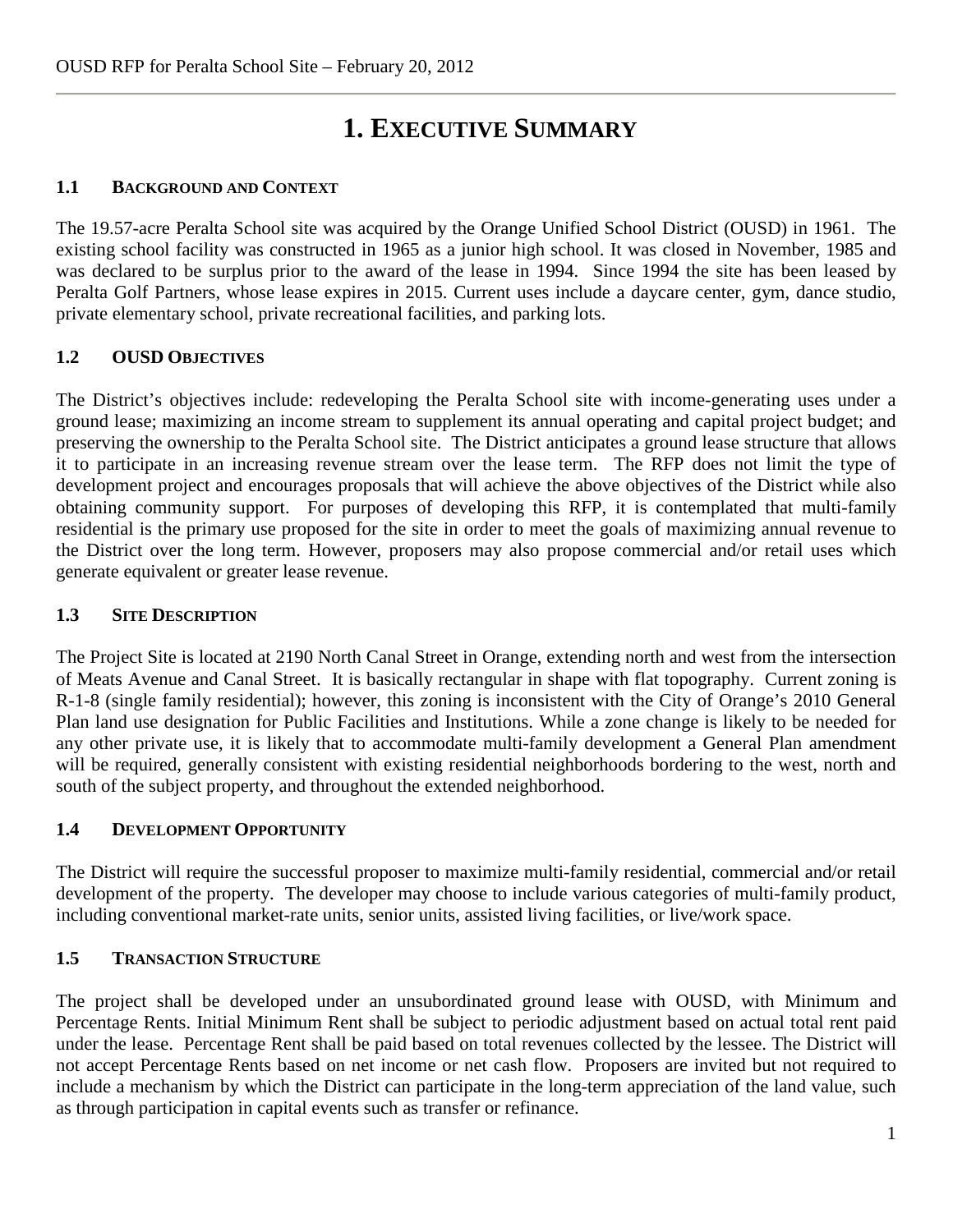#### **1.6 SUBMISSION FORMAT, PAYMENTS, SCHEDULE AND EVALUATION PROCESS**

The proposer shall submit one original and four hard copies of a Proposal Package in 8.5" x 11" format, with one copy unbound for ease of reproduction. The complete Proposal Package shall also be submitted digitally (pdf format is acceptable). The inclusion of large-scale drawings and exhibits is discouraged; if included, these shall be limited to no more than three such pages in 11" x 17" format. Proposals must be organized following the Submission Requirements section and must include at least the requested information. Detailed requirements are listed in section 4.

Responses must be submitted to the Orange Unified School District no later than 4:00 p.m. on Monday, April 30, 2012. The District contact person for all matters regarding this RFP is Joe Sorrera, Assistant Superintendent/CBO Business Services, OUSD, 1401 North Handy Street, Orange CA, 92867, (714) 628-4059. All correspondence regarding the RFP process must be in writing or by email, and shall be made available to all proposers. No verbal questions will be answered except at the Bidders' Conference.

A Bidders' Conference shall be held on Monday, March 5, 2012 at 10:00 a.m. in the District Education Center, Building H, at 1401 North Handy Street, Orange CA.

All submissions must be accompanied by a cashier's check for \$50,000 payable to OUSD. All checks except that received from the successful proposer shall be returned upon the selection of the successful proposer. This amount is required to cover the District's costs to negotiate the ground lease, and \$25,000 shall be credited without interest against the Minimum Rent due under the ground lease.

The District shall review the proposals, request written clarification from proposers if necessary, and may select two or more proposers as finalists. The District plans to appoint a proposal review committee to review the proposals received and make recommendations to the Board. The review process may include requests for clarifications and one or more presentations by the proposers. At the conclusion of the review process, the Board plans to select one proposer with whom to enter into an agreement for exclusive negotiation rights. The District reserves the right to terminate this process at any point prior to the selection of a proposer and solicitation of proposals in no way obliges the District to proceed with any development.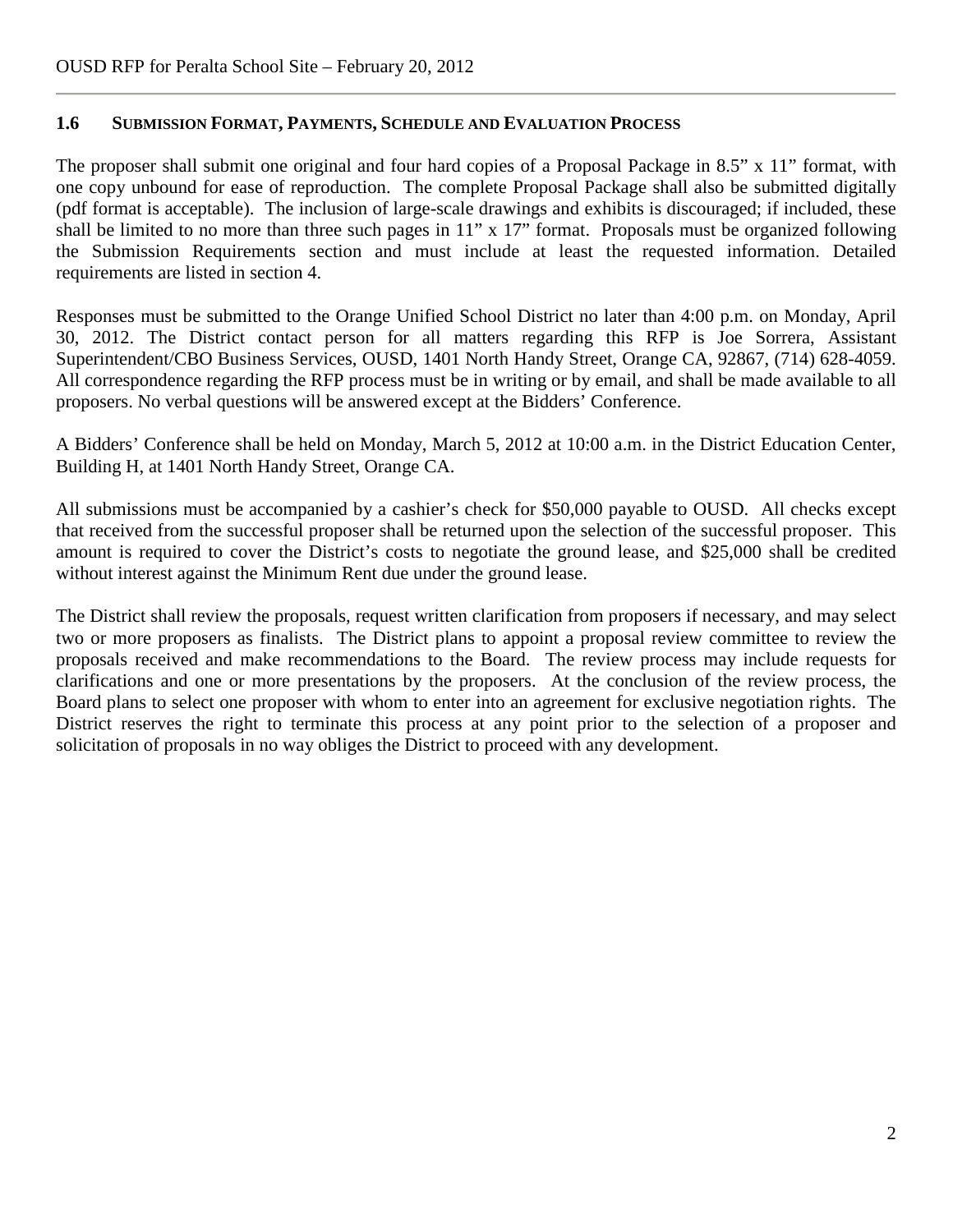## 2. **BACKGROUND AND SITE DESCRIPTION**

#### **2.1 SITE BACKGROUND**

The 19.57-acre Peralta School site was acquired by the Orange Unified School District (OUSD) in 1961. The existing school facility was constructed in 1965 as a junior high school. It was closed in November, 1985 and declared to be surplus in 1994. Development of the site is governed by the 2010 City of Orange General Plan.

Since 1994 the site has been leased by Peralta Golf Partners and is operated as Super Sports and Rec Center whose street address is 2190 North Canal Street. The existing lease will expire on April 1, 2015. There is no access to the site prior to the expiration of the lease, except as may be arranged with Peralta Golf Partners. The only buildings remaining from the time the property was operated as a school are one classroom building and the multi-purpose/gymnasium building. The classroom building and enclosed playground serve as a daycare center, and the gymnasium houses an office for the facility, gym, and dance studio. Portable classrooms have been moved onsite to house a private elementary school. The remainder of the site is improved with private recreational facilities including a golf driving range and pitching course, two tennis courts, two arena soccer courts, a miniature car racing track, a softball diamond, and parking lots.

#### **2.2 OUSD OBJECTIVES**

The District acknowledges the appraiser's determination that the highest and best use for this property would be if developed with single family residential homes; however, the District desires to maximize an ongoing income stream to supplement its operating and capital project budgets while also preserving its ownership of the property. Based on discussions with interested parties, including the current lessee, it appears that multi-family residential, possibly with ancillary local-serving retail, would be compatible with the adjacent uses and consistent with the District's revenue goals. Notwithstanding, as previously noted, this RFP does not limit the type of development, and encourages proposals with short as well longer terms which will facilitate the District in meeting its objectives. The District remains open to other uses that can obtain community approval and which would generate equivalent or greater lease income.

In the event a multi-family project is contemplated, the proposer may choose to include more than one type of multi-family product in the proposal, consistent with realistic zoning expectations and projected market demand. Possible product types include but are not limited to conventional market-rate apartments, assisted living facilities, senior housing, and live/work spaces. The proposer may include affordable housing in the plans, in which case, the proposer should clearly demonstrate that including such a use is required for legal or financial reasons and will in no way reduce revenue to the District.

#### **2.3 LOCATION AND BRIEF PROPERTY DESCRIPTION**

The former Peralta School property is roughly rectangular, extending north and west from the corner of Meats Avenue and Canal Street in the City of Orange. The only buildings remaining from the time the property operated as a school are one classroom building and the multi-purpose/gymnasium building. The classroom building and enclosed playground serve as a daycare center; and the gymnasium houses an office for the facility, gym, and dance studio. Portable classrooms have been moved onsite to house a private elementary school. The remainder of the 19.57-acre land parcel is improved with private recreational facilities including a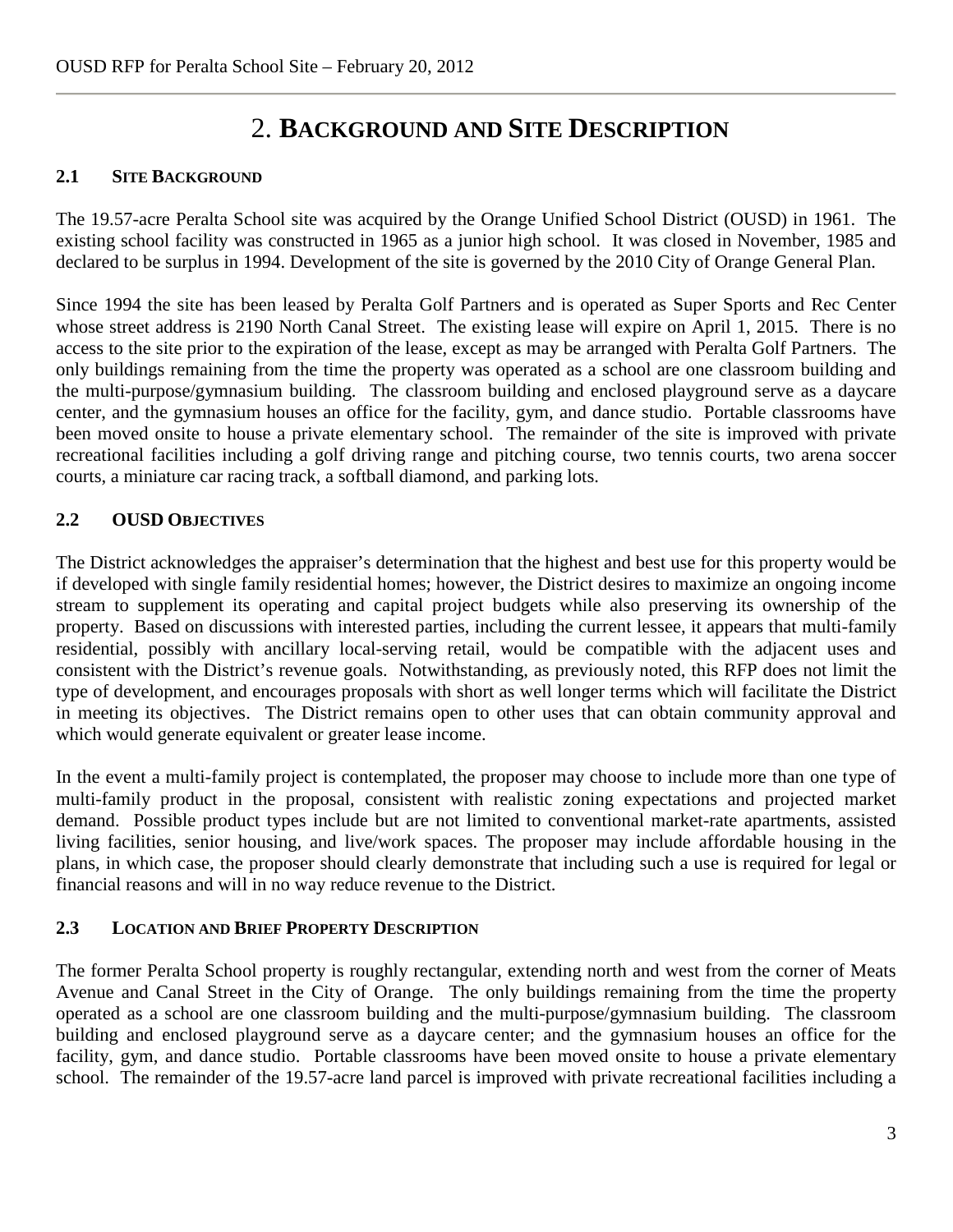golf driving range and pitching course, two tennis courts, two arena soccer courts, a miniature car racing track, softball diamond, and parking lots.

The size of the property at nearly 20 acres represents an unusually large infill land parcel in a built-out suburban neighborhood. The parcel is felt to be a particularly attractive development opportunity because of its setting within a desirable residential neighborhood of detached homes, close proximity to the Tustin Street commercial corridor, and convenient access to freeway routes.

Presently, the property's zoning and General Plan land use designation are not internally consistent. The General Plan designation for Public Facilities and Institutions use is consistent with the former school and current recreational facility use, while the R-1-8 zoning is consistent with the adjoining residential neighborhoods. This is discussed further below.

#### **2.4 AREA/NEIGHBORHOOD CHARACTERISTICS**

The school property is located in the northeast sector of the city of Orange, west of the Newport-Costa Mesa (55) Freeway. See Exhibit A for an area map and Exhibit B for a site map. East of the freeway are found the communities of Villa Park and Anaheim Hills. One long block east of the subject property is the Tustin Street commercial district. This is one of the major commercial and retail districts within the city of Orange. All typical commercial and shopping services are available, including regional and neighborhood retailers, supermarkets and drugstores, auto service and gas stations, restaurants of every variety, movie theaters, medical and professional offices, banks and financial institutions, and car dealerships. Katella Avenue is the next major commercial cross street to the south, about one mile from the subject neighborhood. This is a primary commercial thoroughfare leading to the major entertainment and sporting venues a short distance west in the city of Anaheim.

Immediately east of the subject site, across Canal Street, is the back side of The Village at Orange Shopping Center, formerly known as the Mall of Orange. The mall occupies a 61.2-acre site, and offers 860,000 square feet of retail and restaurant space, with anchor tenants Sears, Wal-Mart and J.C. Penney. This property serves as the main draw anchoring the north end of the Tustin Street commercial district. Bordering north and west, and across Meats Avenue south of the subject land, the character of the neighborhood is residential, with detached homes on large lots. Prevailing zoning for these neighborhoods is R-1-8, specifying minimum lot sizes of 8,000 square feet. Elsewhere, particularly to the east in the short block between Tustin Street and the freeway, are primarily older apartment buildings, some of which exhibit rundown and crowded conditions. The mixed demographics of the trade area within one mile surrounding the property reflect these two divergent neighborhoods. In general, the area is slightly above average for the City of Orange population overall in terms of the percentage of home ownership, median household income and median home value levels. In the immediate subject neighborhood, recent home sales indicate typical properties to be 45 to 50 years old; containing from 2 to 4 bedrooms, with 2 to 3 baths; lot sizes of 8,500 to 10,000 square feet; with median sale price of \$470,000, about 13% more than for the city of Orange overall. Homes in the neighborhood are well cared for, and overall, the subject district is considered a desirable residential neighborhood. See Appendix A-1 for an aerial photo of the site and its surroundings.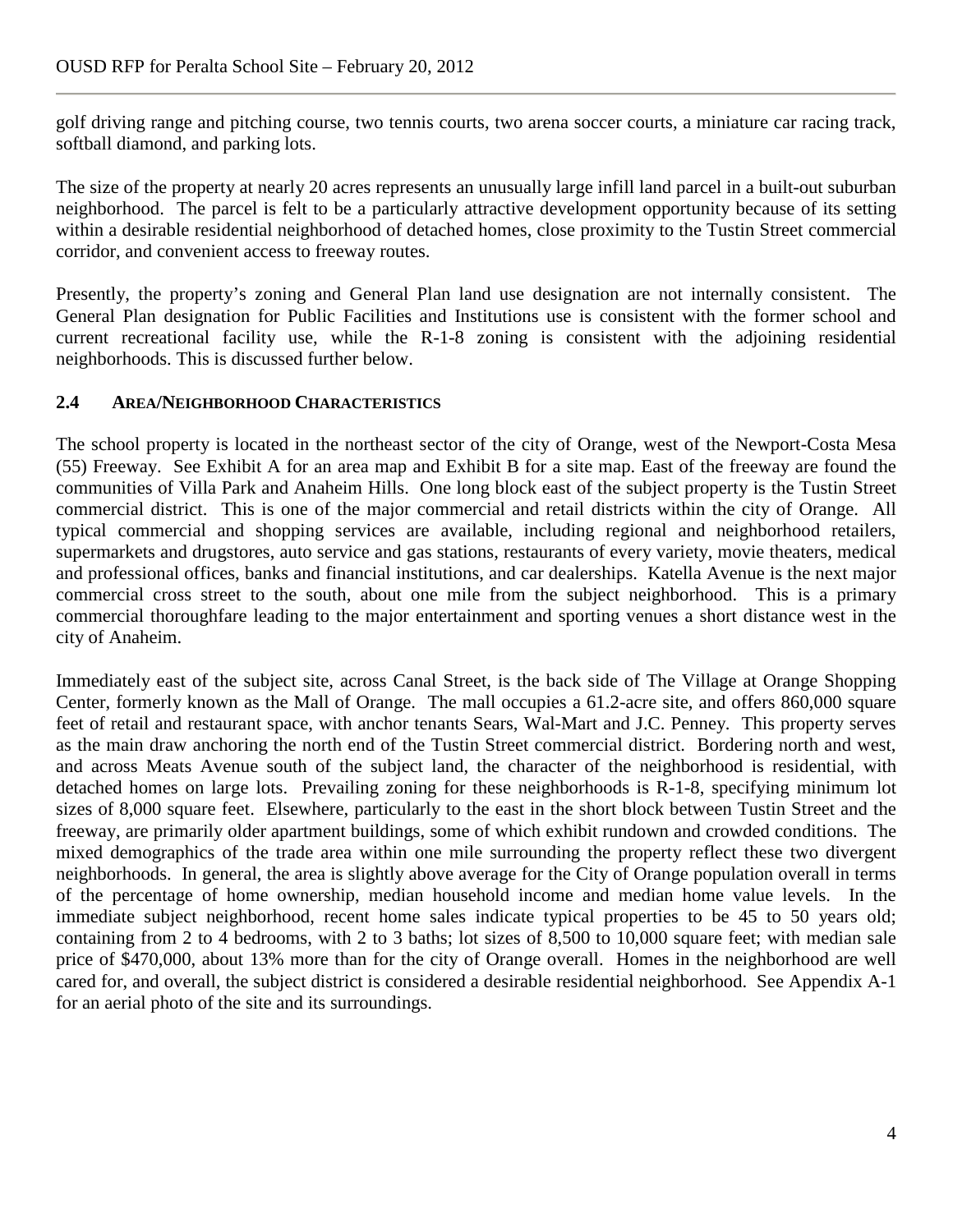#### **2.5 ZONING**

The subject land is zoned R-1-8, a single-family residential district with a minimum lot area of 8,000 square feet. This zoning classification is consistent with the nature of existing development within the residential neighborhoods surrounding the property. The General Plan land use designation for the site is PFI, Public Facilities and Institutions, providing for public, quasi-public and institutional land uses, including schools, colleges and universities, City and County facilities and hospitals. Housing related to an institutional use, such as dormitories, employee housing, assisted living, convalescent homes, and skilled nursing facilities, would also be in compliance with the General Plan land use designation.

The current R-1-8 zoning is inconsistent with the 2010 General Plan land use designation for PFI, Public Facilities and Institutions. The PFI land use designation provides for Public Facilities and Institutions, providing for public, quasi-public and institutional land uses, including schools, colleges and universities, City and County facilities and hospitals. Housing related to an institutional use, such as dormitories, employee housing, assisted living, convalescent homes, and skilled nursing facilities, would also be in compliance with the General Plan land use designation. This situation is experienced by many properties throughout the City, and is the focus of a consistency study just being started by the City of Orange Planning Department to reconcile such discrepancies. Since the first priorities of the study will be for mixed-use development zones and then the Old Towne district, it is expected to take some time before the process works its way to address the inconsistency with the subject property. If application for development of the property is made, a General Plan amendment would have to be processed to bring the General Plan in line with zoning allowing the particular use sought. In the case of R-1-8 zoning, the appropriate General Plan land use is likely to be LDR (low density residential) with target development of 2 to 6 dwelling units per acre. This land use designation currently applies to existing residential neighborhoods bordering to the west, north and south of the subject property, and throughout the extended neighborhood.

It should be noted that there are single family uses immediately adjacent to the site to the north at a slightly lower density of R10. This could impede the ability to obtain LDR zoning, as the case could be made that the new development should be compatible with this lower density. At the same time, there is a pattern of higher density residential uses (R3) to the south and east, behind the Tustin Boulevard commercial uses; thus, the case could be made that this use is as typical as the R8 or R10 use.

There may also be the possibility of developing the site at a higher residential density, for instance 10 to 15 DUs/acre as is typical in Orange County.

It will be the proposer's responsibility to develop a feasible and supportable zoning plan, and the District recognizes its legal obligation to join in any application as the fee owner of the land. At the same time, the District is sensitive to its role in the community and will require the developer to review carefully all such applications with the District and secure the District's consent prior to any public action.

#### **2.6 LAND DESCRIPTION**

2.6.1 **Location:** The subject site extends north and west from the northwest corner of Meats Avenue and Canal Street in Orange. Property address is 2190 North Canal Street, Orange, California. See Appendix A-2 for a parcel map.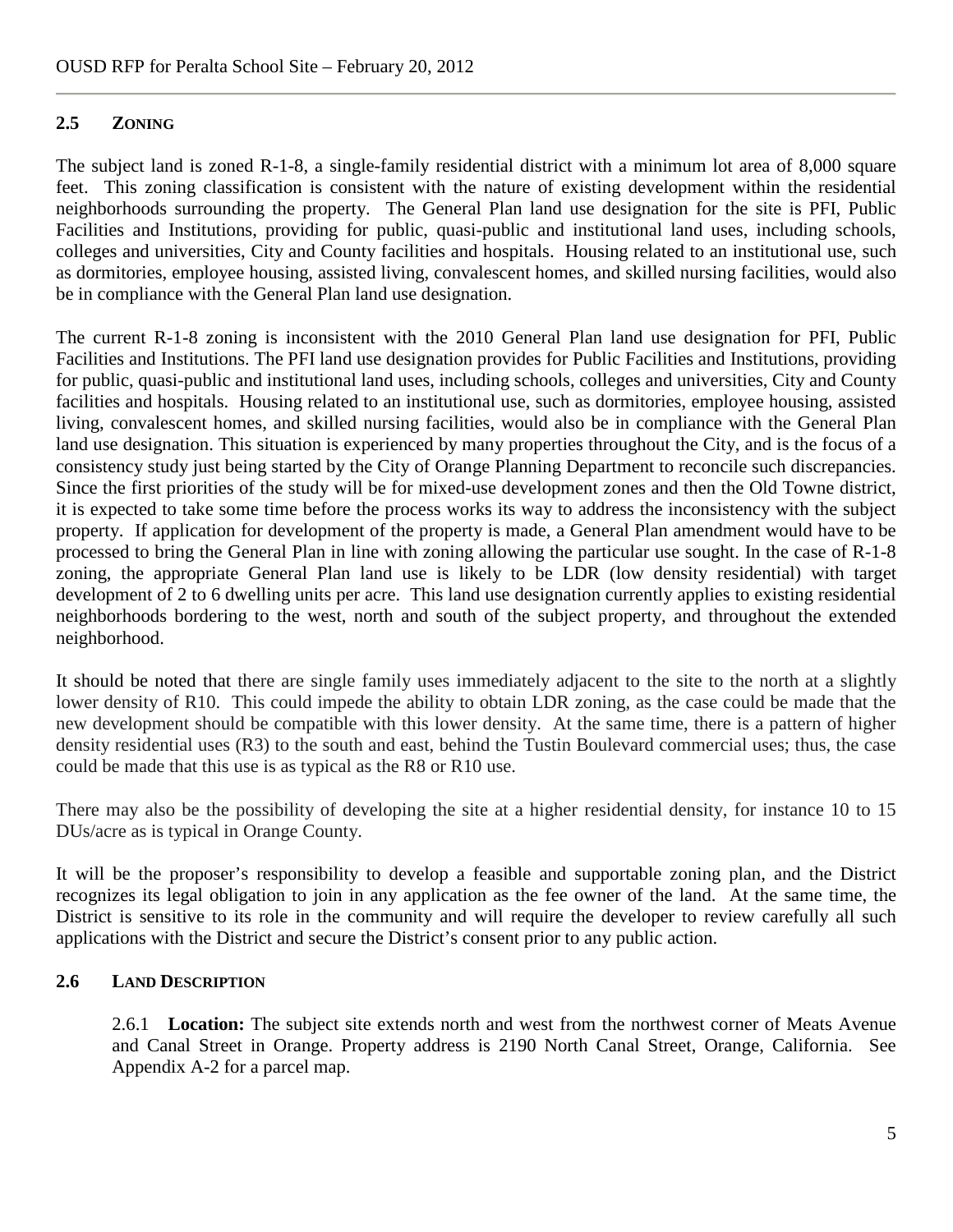2.6.2 **Shape/Land Area:** Shape of the land parcel is basically rectangular. Along the Meats Avenue frontage, three existing home parcels interrupt the continuous nature of the site, and realignment of the intersection of Canal Street and Meats Avenue results in a bulging irregular shape at this end of the property. Site area is approximately 852,469 square feet, or 19.57 acres, per Orange County Assessor's map.

2.6.3 **Utilities:** All customary public and private utilities are available and presently servicing the subject site.

2.6.4 **Streets:** The site has potential to take direct access from two streets. Interior tract layout for residential development could be aligned with other existing residential streets in the neighborhood. Meats Avenue is a primary access route for the neighboring residential district to Tustin Street, and provides a bridge point over the 55 Freeway to the communities of Villa Park and Anaheim Hills. The street is fully improved with asphalt paving; and concrete curb, gutters, and sidewalks. There are four lanes of travel. Canal Street is a local residential access street extending north of Meats Avenue. It also provides a means of access to parking lots on the back side of The Village at Orange shopping mall. This is a two-lane, paved neighborhood street with concrete curb, gutters and sidewalks along both sides. In its current usage, the property takes access only from Canal Street.

#### **2.7 BUILDINGS AND IMPROVEMENTS**

The 19.57-acre site has been cleared of most of the previous permanent school structures. Other site improvements described are in use for the present sports and recreation facility. It is anticipated that the development proposal will require the demolition of all existing improvements. See Appendix A for site photographs. A description of existing improvements is provided in Appendix B.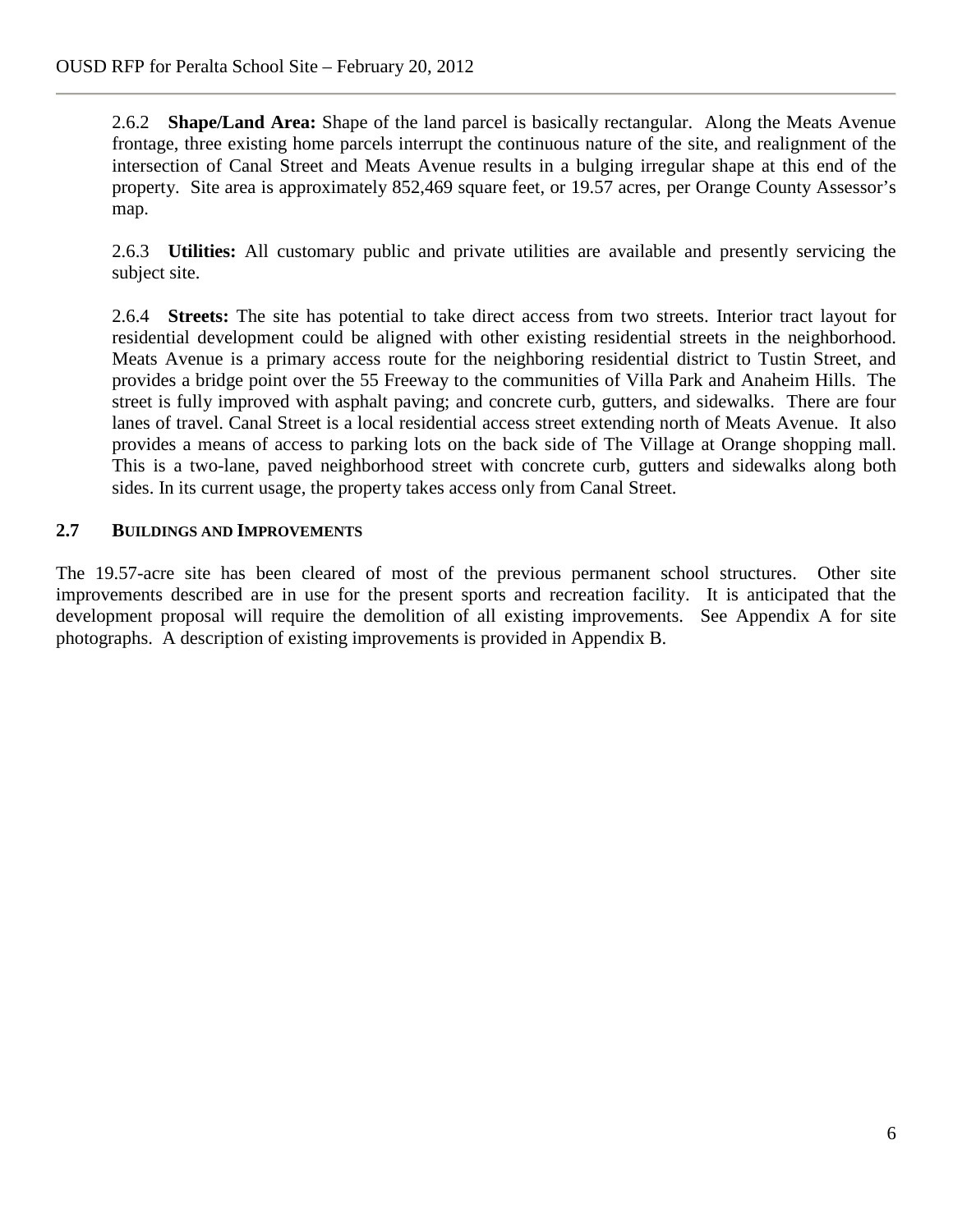## 3. **TRANSACTION TERMS**

The District will accept proposals only for development under an unsubordinated ground lease. Following are terms and conditions which should be incorporated in the proposals.

#### **3.1 RENT[1](#page-9-0)**

Proposals shall include both Minimum Rent and Percentage Rent. Proposers are invited but not required to include some mechanism by which the District can participate in the long-term appreciation of the site, possibly through participation in capital events.

3.1.1 **Minimum Rent:** Full Minimum Rent shall be set at 7% of the market value of land in the use proposed by the selected lessee; value shall be set by a letter appraisal commissioned by the District during the exclusive negotiation period. Since there may be interest in commercial development this appraisal shall explicitly consider all uses. Proposers may request partial relief from full Minimum Rent during construction and initial occupancy. In lieu of CPI adjustment or revaluation, this Minimum Rent shall be adjusted at regular intervals to be equal to 75% of the average of the prior three years' total annual rent payments, but in no event less than the prior Minimum Rent amount. Minimum Rent shall be payable monthly in advance.

3.1.2 **Percentage Rent:** Percentage Rent(s) shall be based on gross revenue by use, and shall be at least equal to market rate percentage ground rents for similar uses. Percentage Rent shall be based solely on revenues received by the lessee, and in no event shall there be any rental payments based on net income or net cash flow. Percentage Rents shall be paid to the extent that they exceed Minimum Rent for the same period. Percentage Rent(s) shall be payable monthly in advance based on estimated amounts, with an annual reconciliation within 90 days of the calendar year-end.

3.1.3 **Participation Rent:** Proposers are strongly urged to propose some form of Participation Rent that would allow the District to participate in the realization of land appreciation during the lease term. One possible approach to doing so would be participation in capital events including transfer and refinance. While this provision is not set as a requirement it is certainly relevant to the absence of a requirement to revalue the property for purposes of setting Minimum Rent during the term of the lease.

#### **3.2 ADDITIONAL LEASE TERMS**

The following payment and review provisions will also be incorporated into the final lease document and proposers are invited but not required to include the following terms in their proposals as a prelude to more detailed negotiations during the term of the Exclusive Negotiating Agreement:

- Late payment penalties
- $S$ ecurity deposit
- Reserve fund for major capital investment
- Reserve fund for demolition at lease expiration

<span id="page-9-0"></span> <sup>1</sup> Although the rental terms set forth below represent firm targets for the District, the District will consider modifications to the terms shown if the proposer clearly demonstrates that any revised terms yield equivalent or greater revenue to the District with no increased risk.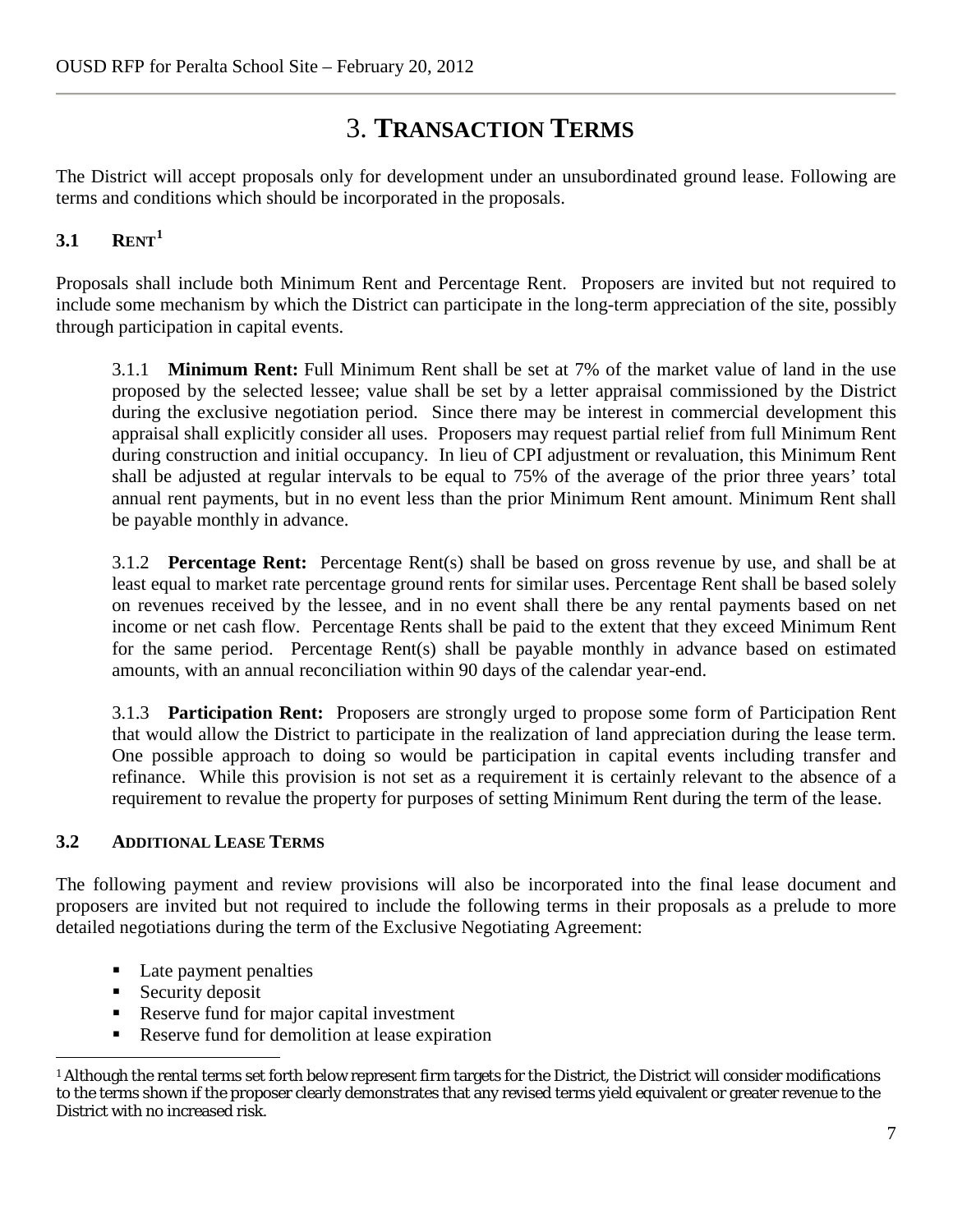- District rights for approval of transfer and financing
- Disclosure of beneficial ownership
- Maintenance standards and liquidated damages for failure to adhere to these standards
- General liability insurance coverage and periodic readjustment of insurance requirement

Proposers are invited to include other terms based on their prior experience with ground leases.

#### **3.3 PROPOSER'S RESPONSIBILITIES**

The selected proposer will be responsible for payment of all costs and expenses in connection with the project including, but not limited to: costs associated with securing necessary entitlements and environmental documentation; ground clearing, site preparation and construction of new buildings; maintenance; underground utilities; insurance and taxes; permits and inspection fees; costs and mitigation fees associated with the development including school fees; and architectural, environmental, engineering and other related work. Proposer will be responsible for all brokerage fees, if any. The District will not pay any broker's fees or finder's fees.

The selected proposer will be required to:

- Select the necessary multi-disciplinary team;
- Coordinate the zone change process, subject to prior review and consent to all applications and communications by the District;
- Obtain all necessary entitlements and permits;
- Coordinate, manage and facilitate the review of the project by the City of Orange;
- Manage the work effort of the entire development team, the architect, the general contractor, and construction manager (if any) during construction;
- Market the project; and
- Subsequent to completion, manage the daily operations of the facilities in a professional manner to maintain high standards of operational quality, including contractual agreements with experienced operators if necessary to do so.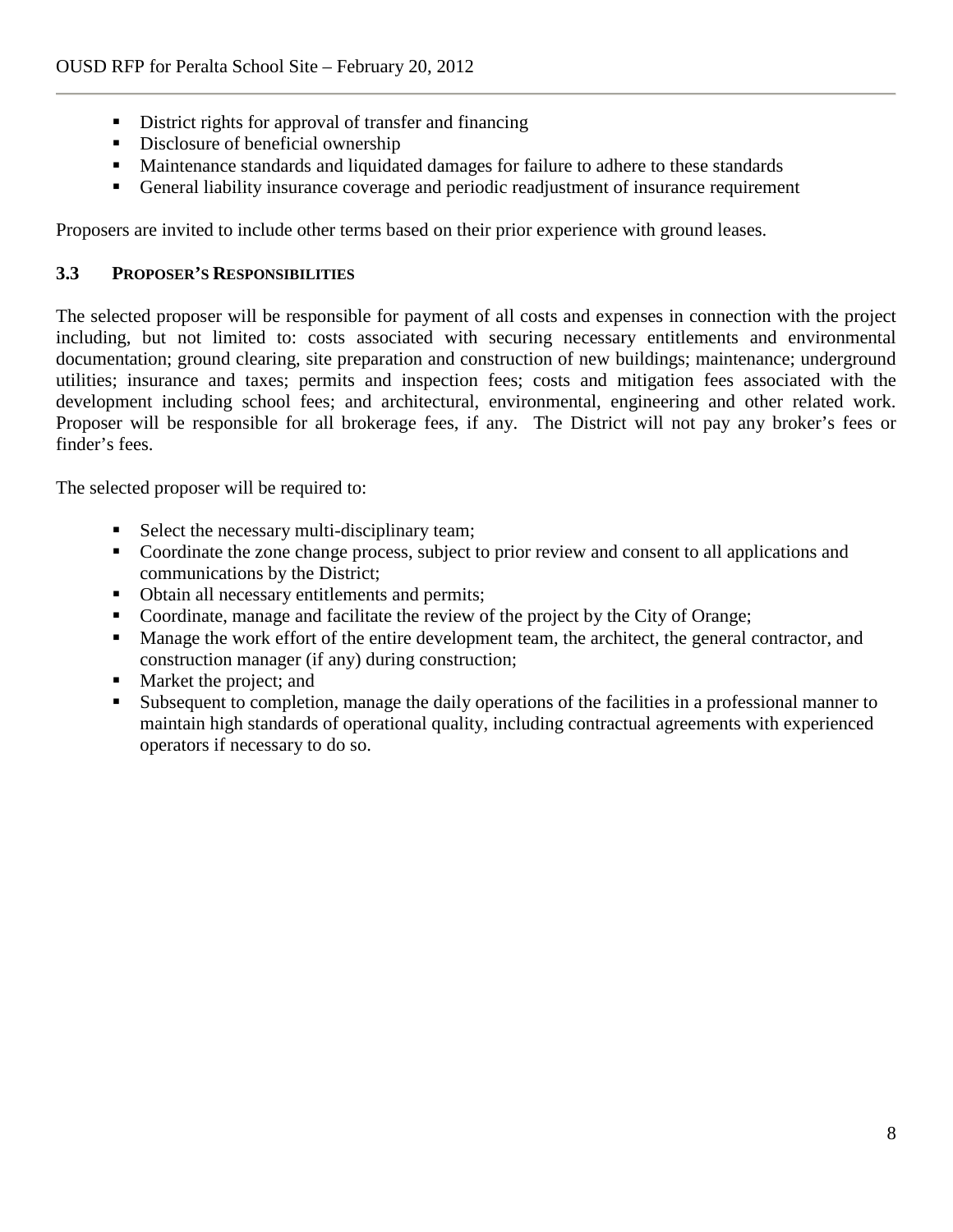## 4. **PROPOSAL REQUIREMENTS AND REVIEW PROCESS**

The proposer shall submit one original and four hard copies of a Proposal Package in 8.5" x 11" format, with one copy unbound for ease of reproduction. The complete Proposal Package shall also be submitted digitally (pdf format is acceptable for text; Excel is required for financial information, as indicated below). The inclusion of large-scale drawings and exhibits is discouraged; if included, these shall be limited to no more than three such pages in 11" x 17" format. All must be in  $8\frac{1}{2}$ " x 11" format except for up to three 11" x 17" foldouts.

All proposals will have ten required sections and in the order as set forth as shown below. Please label each section and number all pages.

- SECTION 1 LETTER OF INTENT
- **SECTION 2 DEVELOPMENT PROGRAM**
- **SECTION 3 PROJECT TIMETABLE AND CRITICAL ENTITLEMENT ISSUES**
- $\blacksquare$  SECTION 4 COST ESTIMATE<sup>[2](#page-11-0)</sup>
- **SECTION 5 FINANCIAL PROPOSAL AND PROJECTIONS**
- **SECTION 6 KEY DEVELOPMENT TEAM MEMBERS, PAST EXPERIENCE, AND FINANCIAL INFORMATION (ONE** SET FOR EACH KEY MEMBER)
- **SECTION 7 STATEMENT OF FINANCIAL QUALIFICATIONS**
- **SECTION 8 DISCLOSURE OF BENEFICIAL OWNERSHIP**

#### **4.1 SECTION 1 – LETTER OF INTENT**

This section shall include the proposal contact and responsible party information. Identify the lead proposing entity, and list the key team members (see Section 6). Set forth the scale of the development program and expected annual ground rent. Summarize the critical elements of expected project timeline. Any other critical information can be summarized in this section.

#### **4.2 SECTION 2 – DEVELOPMENT PROGRAM**

This section shall include a narrative description of the architectural and land planning theme for the project. Identify the planned improvements including the number of buildings by use, the estimated square footage devoted to each building and use, the approximate building footprints, the proposed unit mix with average unit sizes, amenities, parking, and public uses, if any. Include a preliminary site plan. While a detailed completed site plan is not required at this time, a preliminary site plan is necessary to properly evaluate each proposal.

#### **4.3 SECTION 3 – PROJECT TIMETABLE AND CRITICAL ENTITLEMENT ISSUES**

This section shall include a general development timetable showing the various planning and entitlement steps, construction duration, estimated starting period, and any phasing contemplated. As to acquiring the entitlements necessary for execution of the proposed development plan, please provide a narrative description of the issues

<span id="page-11-0"></span><sup>&</sup>lt;sup>2</sup> Both the cost estimate and financial projection forms provided relate primarily to multifamily residential development. Proposers who want the District to consider other primary uses, as distinguished from minor complementary uses, may adapt the format to better reflect the costs, revenues, and expenses of the alternative use but should retain the same summary measures of income and return.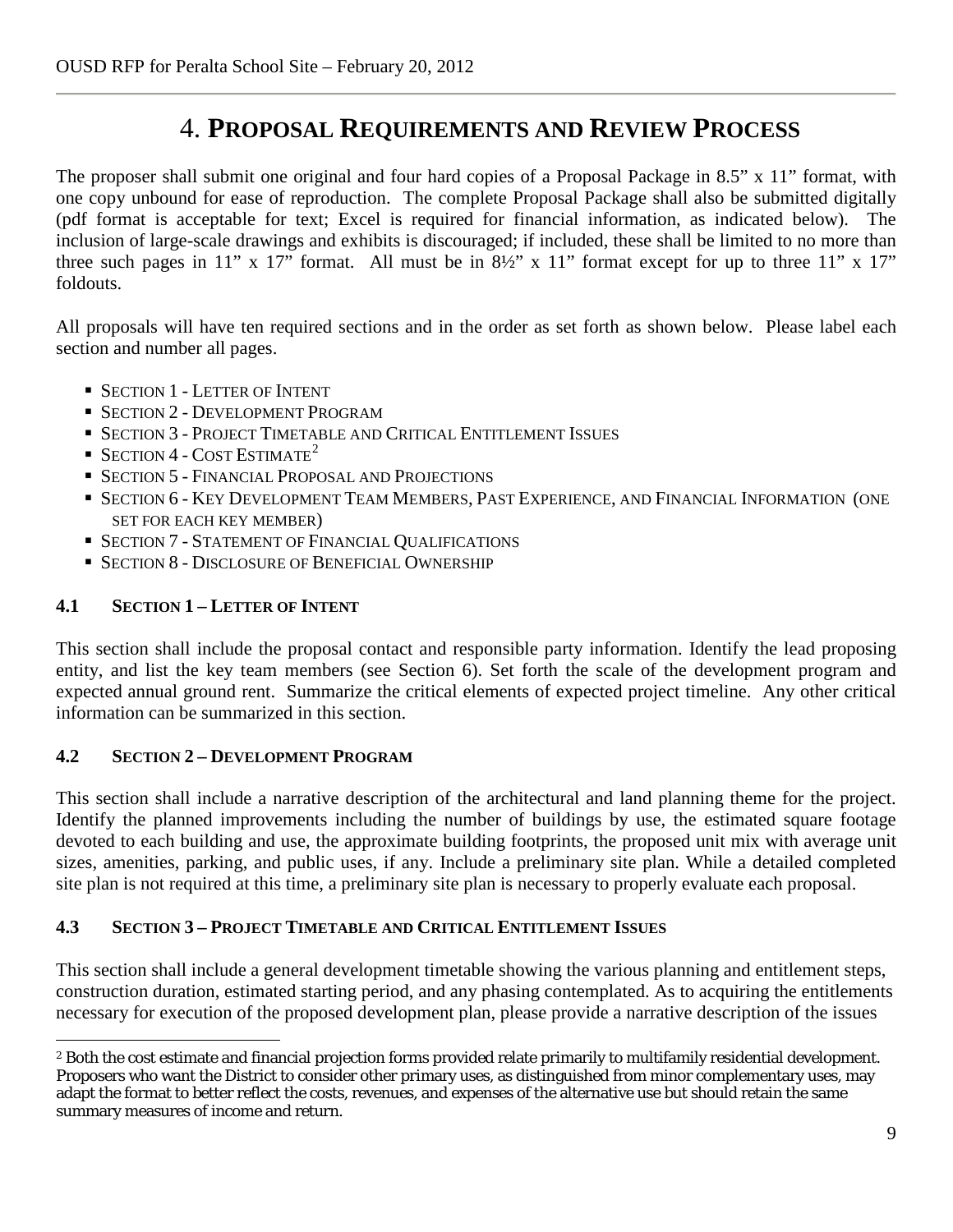the proposer has identified as critical. Also, please be sure that the timetable of approximate dates for obtaining these entitlements is realistic – in requesting both the narrative and timetable, the goal of the District is to assess the proposer's understanding of the entitlement process rather than solicit an impossibly tight schedule for this process.

#### **4.4 SECTION 4 – COST ESTIMATE**

For each component of the proposed development, please include an estimate of development costs and a consolidated cost estimate. Please do not include detailed cost estimates at this time. The District is interested in the approximate cost as indicative of general levels of quality and amenities. The required cost estimate format is included in Appendix C, and can be downloaded from the District's website.

#### **4.5 SECTION 5 – FINANCIAL PROPOSAL AND PROJECTIONS**

Provide a description of proposed lease terms including suggested Minimum and Percentage Rents for the entire project. Provide a preliminary operating pro forma for each product type included, with projections of revenue, expenses and District rents for the first 10 years of project operation. Also include a consolidated pro forma. This information must be submitted in the format specified in Appendix D, and can be downloaded from the District's website. Proposers must use Microsoft Excel to create their financial projections. Projections must be submitted both in hard copy and in electronic format with all formulas preserved. While the District acknowledges that the format provided will not meet the exact needs of each proposer, proposers are urged to adapt their financial information to the formats provided, including generous use of footnotes or explanatory comments if needed. Any deviations not treated in notes or comments must be thoroughly explained and justified. Proposers are advised that any changes to the financial formats may impair the District's ability to compare the proposal appropriately to other submissions.

#### **4.6 SECTION 6 – KEY DEVELOPMENT TEAM MEMBERS, PAST EXPERIENCE, AND FINANCIAL INFORMATION (ONE SET FOR EACH KEY MEMBER)**

Provide the following information for each key member of the development team. It is anticipated that key members would include the development entity, the architect and/or land planner, entitlements counsel, equity partner, and property management entity. Other team members such as civil engineer, traffic planner, or landscape architect, may be identified if the proposer believes that to do so would enhance his proposal, but there is no requirement to do so.

Specifically, provide the following information for each key team member:

- Firm name, location, website
- **Project Manger and key participants for this project, with resumes**
- History of relationship with lead entity
- Experience with developments similar in use and scale to the project proposed
- Experience with public entities, preferably public land owners
- Three similar projects with project name, location, size, use, approximate cost, date opened, ownership, financing structure, and references with phone numbers (use format in Appendix E).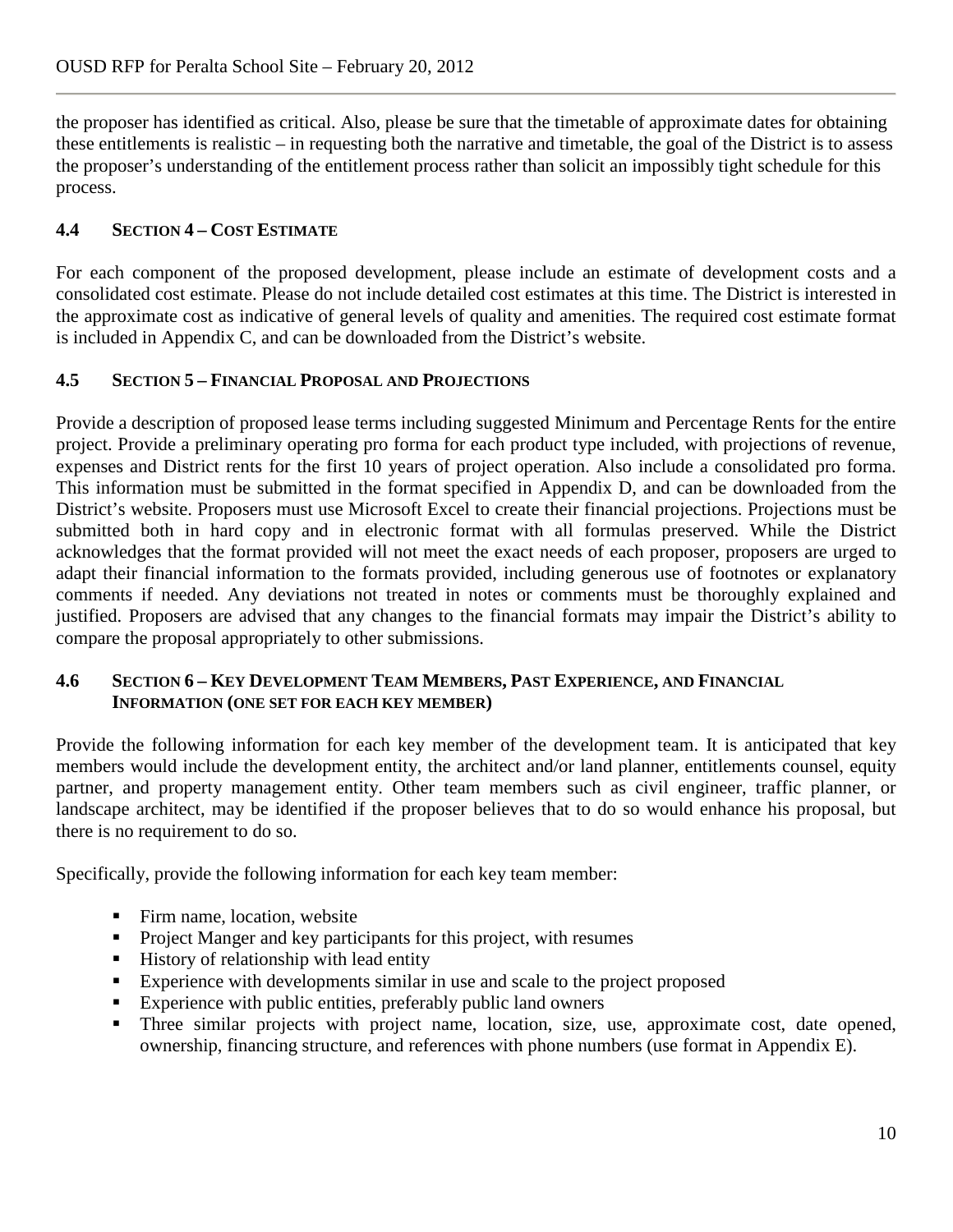#### **4.7 SECTION 7 – STATEMENT OF FINANCIAL QUALIFICATIONS**

Provide the following information for the lead team member:

- Is the developer a subsidiary of, or affiliated with, any other corporation, corporations, partnerships or firms? If so, please specify. If the developer is a subsidiary, please indicate the extent to which the parent entity will guarantee performance by the subsidiary;
- Names and addresses of three financial references, including a primary bank (for each such reference please provide the release form shown in Appendix F);
- Has the developer entity or its officers, principal members, shareholders or investors, or any of its parent, subsidiary or affiliated entities or other interested parties been adjudged bankrupt, either voluntary or involuntarily, within the past ten years? If so, explain; and
- Is there pending litigation against the developer entity or its officers, principal members, shareholders or investors, or any parent, subsidiary or affiliated entities or other interested parties other than minor personal injury suits involving claims under \$250,000? If so, explain.
- Audited financial statements for the previous three years for the proposed entity with whom the District will contract or, in the likely event that the contracting entity is a newly formed special purpose entity, the member or members of that entity who will be responsible for financial obligations and on whom the District should rely for financial performance whether or not the final formal documentation calls for guarantees.

Item(s) submitted should be sufficient to permit the District to determine the proposer's financial capacity for undertaking the development project and operating the facilities. The proposer may wish to mark his financial statements, as "CONFIDENTIAL" or "PROPRIETARY." As such, it will be treated as confidential by the District to the full extent permitted by law.

#### **4.8 SECTION 8 – DISCLOSURE OF BENEFICIAL OWNERSHIP**

The developer must indicate the names of all beneficial owners of 10% or more of the proposed lessee entity; corporate names will not suffice.

#### **4.9 SECTION 9 – OTHER REQUIRED FORMS**

Proposer must complete a Financial Information Release Authorization form as provided in the Appendix F.

#### **4.10 SUBMISSION LOCATION AND DEADLINE**

Responses must be submitted to the Orange Unified School District no later than 4:00 p.m. on April 30, 2012. The contact person for all matters regarding this RFP is:

Joe Sorrera, Assistant Superintendent, Business Services 1401 North Handy Street Orange, California 92867 (714) 628-4059 Joes@orangeusd.org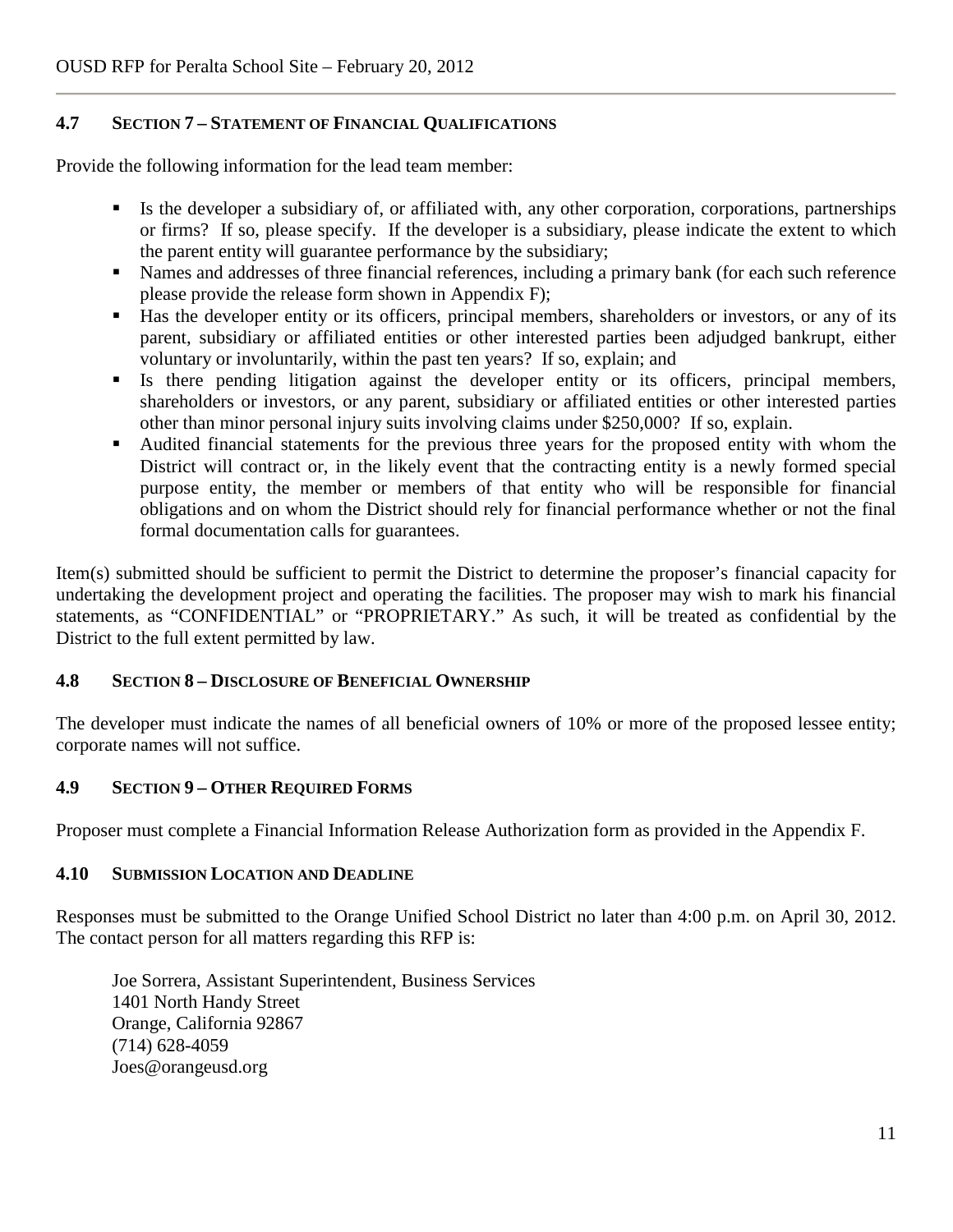A bidder's conference shall be held on Monday, March 5, 2012 at 10:00 a.m. in the District Education Center, Building H, at 1401 North Handy Street, Orange CA.

All correspondence regarding the RFP process must be in writing. No verbal questions shall be accepted after the bidder's conference. All questions and responses, including those addressed at the conference, shall be made available in writing to all proposers who attend the conference or who send written notification of interest.

#### **4.11 REQUIRED PAYMENTS**

All submissions must be accompanied by a cashier's check for \$50,000 payable to OUSD. All checks except that received from the successful proposer shall be returned upon the selection of the successful proposer. This amount is required to cover the District's costs to negotiate the ground lease, and \$25,000 shall be credited without interest against Minimum Rents due under the ground lease.

#### **4.12 EVALUATION COMMITTEE**

The evaluation of the proposal responses will be conducted by an "Evaluation Committee" selected by OUSD. The Evaluation Committee may include OUSD staff members, representatives of other public agencies and departments, and/or non-District personnel who may have demonstrated expertise.

The Evaluation Committee will rank and recommend proposals to the Superintendent who will, in turn, make his recommendations to the OUSD Board of Education. Neither the Superintendent nor the OUSD Board of Education is bound by the recommendations of the Evaluation Committee. The OUSD Board of Education has the ultimate authority and responsibility for the selection of a developer, if any, for proposed project.

#### **4.13 EVALUATION CRITERIA**

The District's evaluation criteria include but are not limited to: (1) revenue enhancement; (2) implementability; and (3) development team credentials and experience. The objective is to maximize potential District revenue within the limitations of the City's development envelope. Implementability means that the District must be satisfied that the responding development team can and will actually complete the development.

The District will include in its consideration the following elements:

- Proposer experience and reputation;
- Entitlement risk:
- $\blacksquare$  Financial risk:
- Project quality;
- Design and construction capability;
- Project management capability;
- **Property management capability; and**
- Experience in public/private projects.

#### **4.14 EVALUATION PROCESS**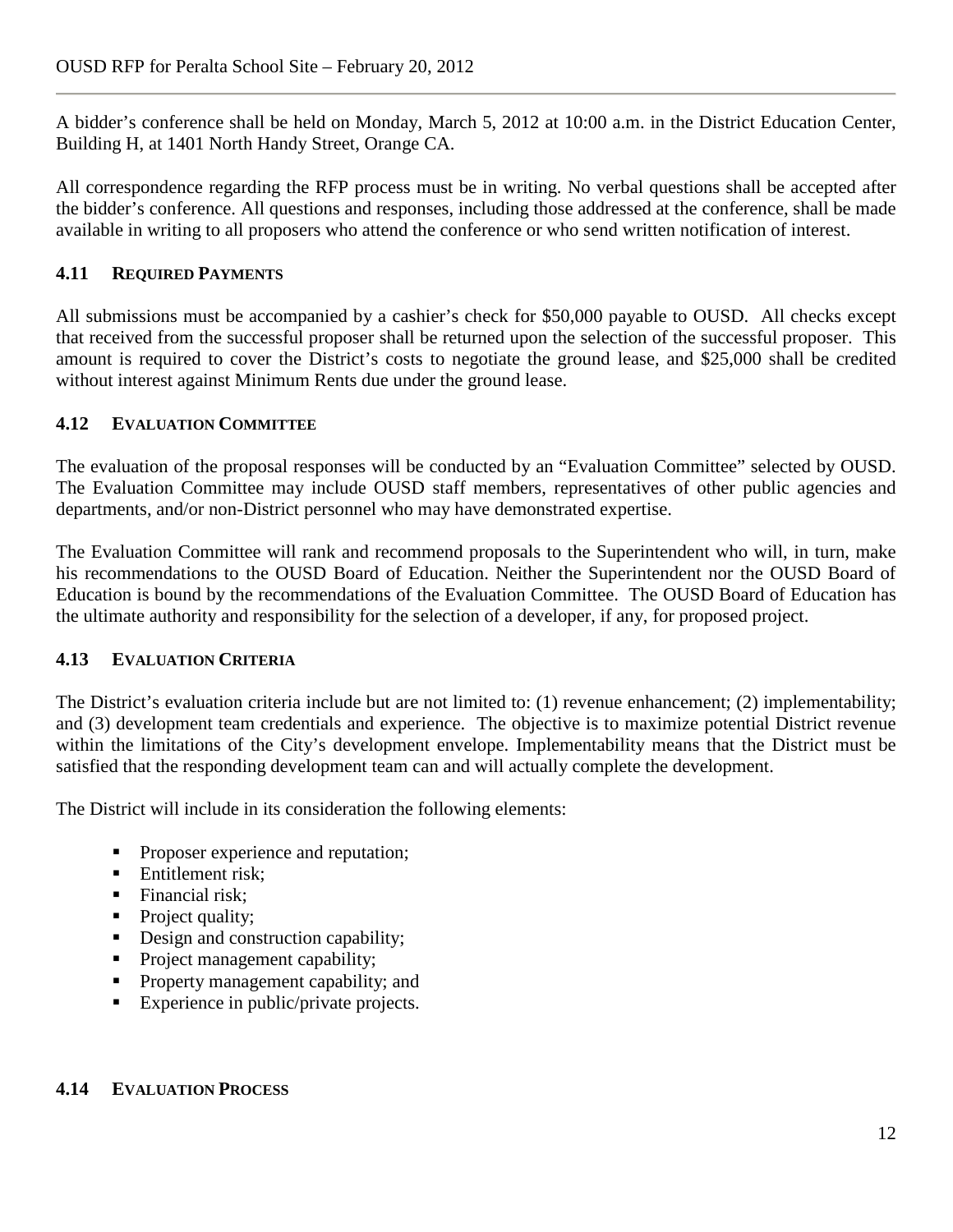The initial review will compare all proposals for compliance with the submission requirements. Any proposals with significant omissions may be rejected and the proposers will be notified of their failure to comply with the requirements of the RFP process. The District reserves the right to request that proposers bring their submissions into compliance within a very short time period after notification.

A detailed, point-by-point comparison will be made of all complete proposals. Requests for clarification may be sent to certain proposer. Proposers may be asked to attend a preliminary interview by the Evaluation Committee.

Based on the evaluation criteria, the proposals will be rated by the Evaluation Committee. The Evaluation Committee may elect to choose several finalists who will be asked to an interview. The Evaluation Committee will recommend the selected proposer to the Superintendent, who will in turn make his recommendations to the OUSD Board of Education. One or more of the finalists may be requested to present their development proposals to the OUSD Board of Education.

At the June 7, 2012 OUSD Board of Education Meeting, to be held at 7:00 p.m. in the District Education Center, Building H, at 1401 North Handy Street, Orange, CA, the proposals which have been received will be examined and declared by the Board. One or more of the finalists may also be requested to present their development proposals at this meeting.

The final selection of the successful proposer will be made at a scheduled Board Meeting not less than 30 days or more than 60 days following the June 7, 2012 Board Meeting.

#### **4.15 CONDITIONS AND LIMITATIONS**

This RFP does not represent an offer or commitment by OUSD to enter into an agreement with a proposer or to pay any costs incurred in the preparation of a response to this request. The responses and any information made as part of the responses will not be returned to proposers. This RFP and the selected proposer's response to this RFP, may, by reference, become a part of any formal agreement between the proposer and the District resulting from this solicitation.

The proposer shall not collude in any manner or engage in any practices with any other proposer(s) that may restrict or eliminate competition or otherwise restrain trade. Violation of this instruction will cause the proposer's submittal to be rejected by the District. The prohibition is not intended to preclude joint ventures or subcontracts that are identified in the proposal.

All proposals submitted must be the original work product of the proposer. The copying, paraphrasing, or otherwise using of substantial portions of the work product of another proposer is not permitted. Failure to adhere to this instruction will cause the proposal to be rejected.

The District has sole discretion and reserves the right to reject any and all proposals received with respect to this Request for Proposals and to cancel the Request for Proposals at any time prior to entering into a formal lease agreement. It should be noted explicitly that there is no "bidding" process intended with this submission review process, and this invitation is not an offer by the District to enter into an agreement to negotiate or any other agreement, nor is a response by an interested party to be considered as an offer that may be accepted by the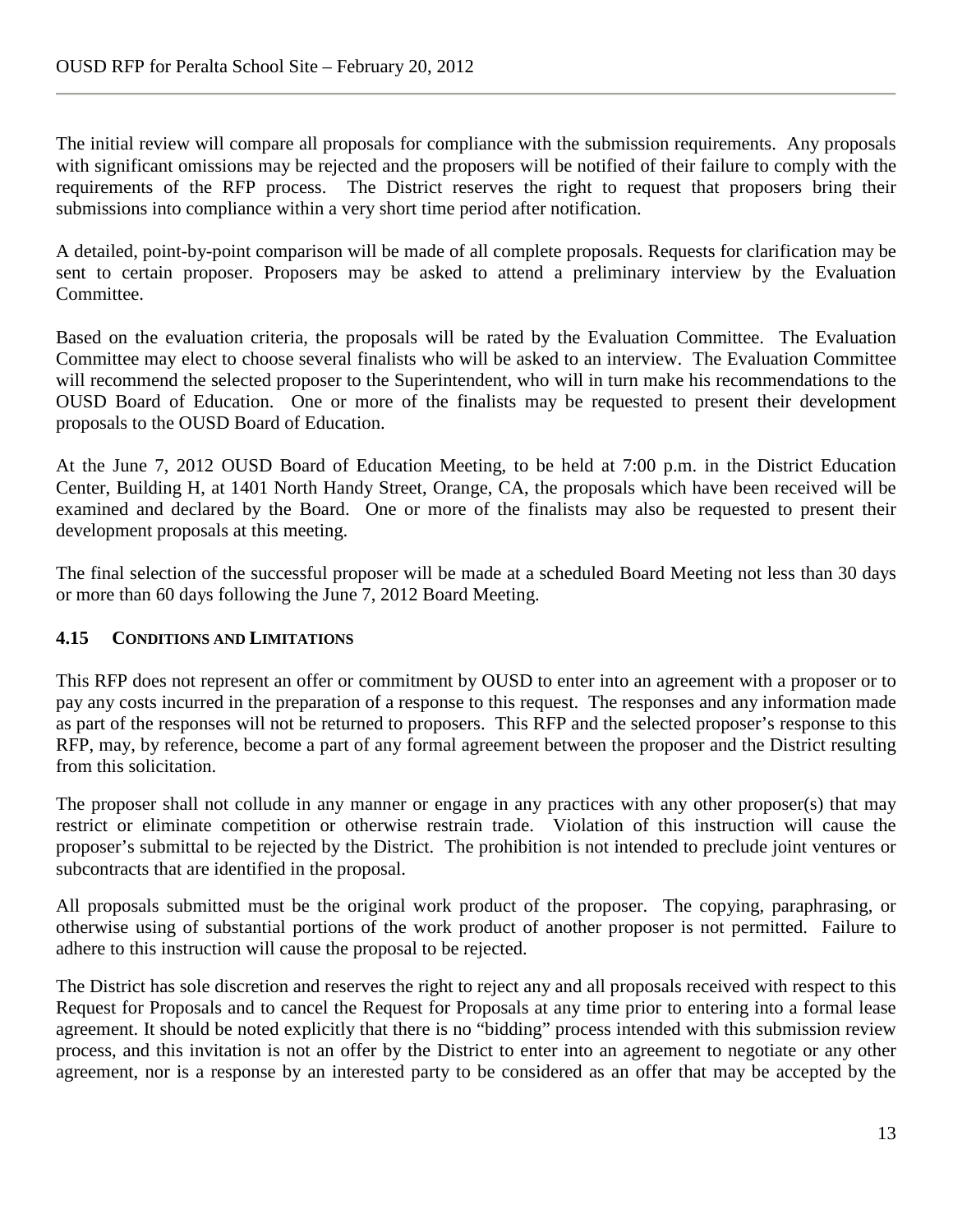District. Neither the District nor any respondent will be bound to any agreement unless that agreement is in writing and executed by both the interested party and an official authorized by OUSD.

The District reserves the right to request clarification of the RFP or additional data without changing the terms of the RFP. The District reserves the right to reject any response or all responses, to terminate discussions and to select any party with whom to deal, whether or not that party has responded to this RFP. The District may entertain or make a proposal that may not conform to this RFP or the Term Sheet and may adopt terms or plans that may have been proposed by a party not selected. Decisions of the District may be based on subjective as well as objective evaluations.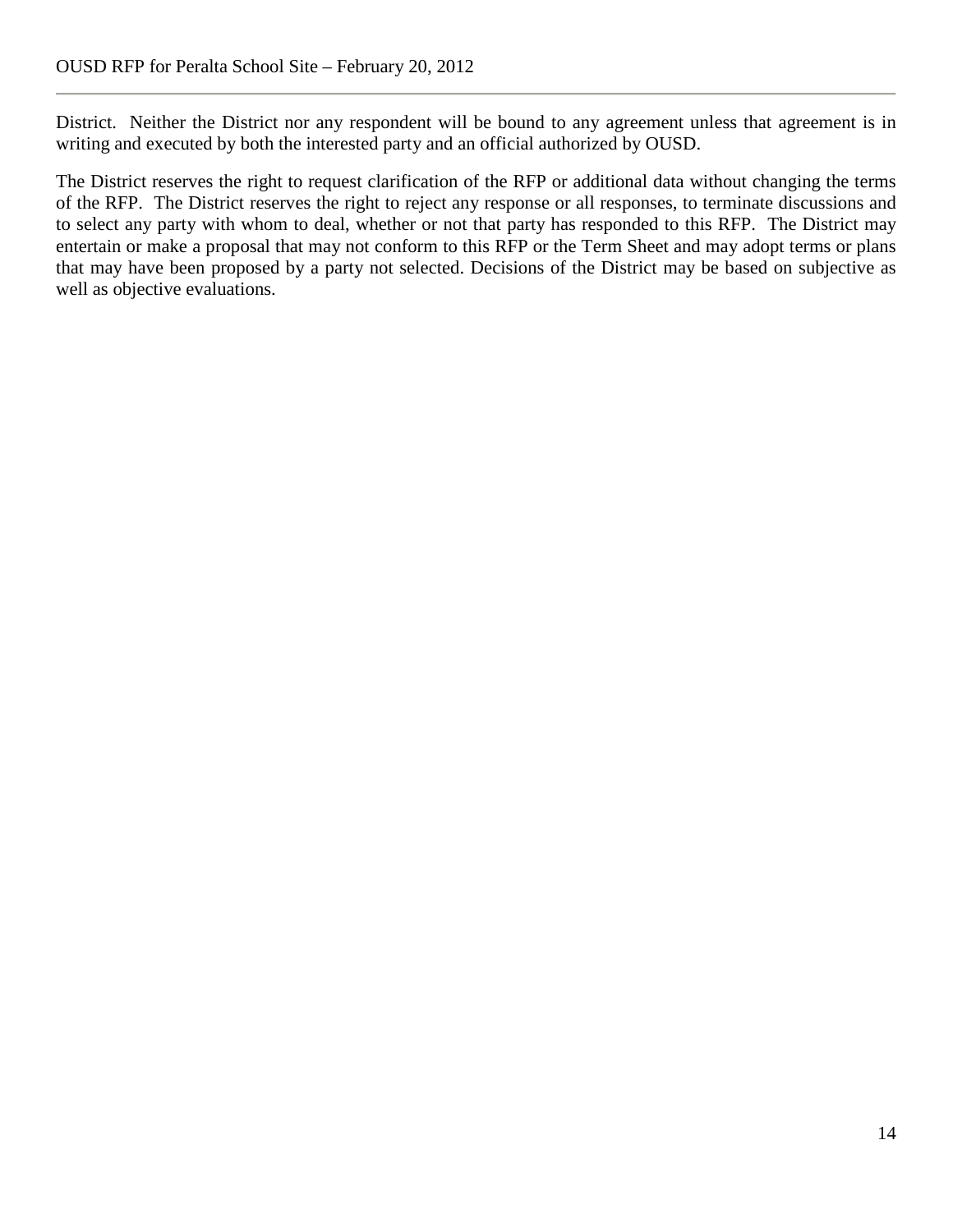

**Appendix A-1 – Aerial Property Photograph**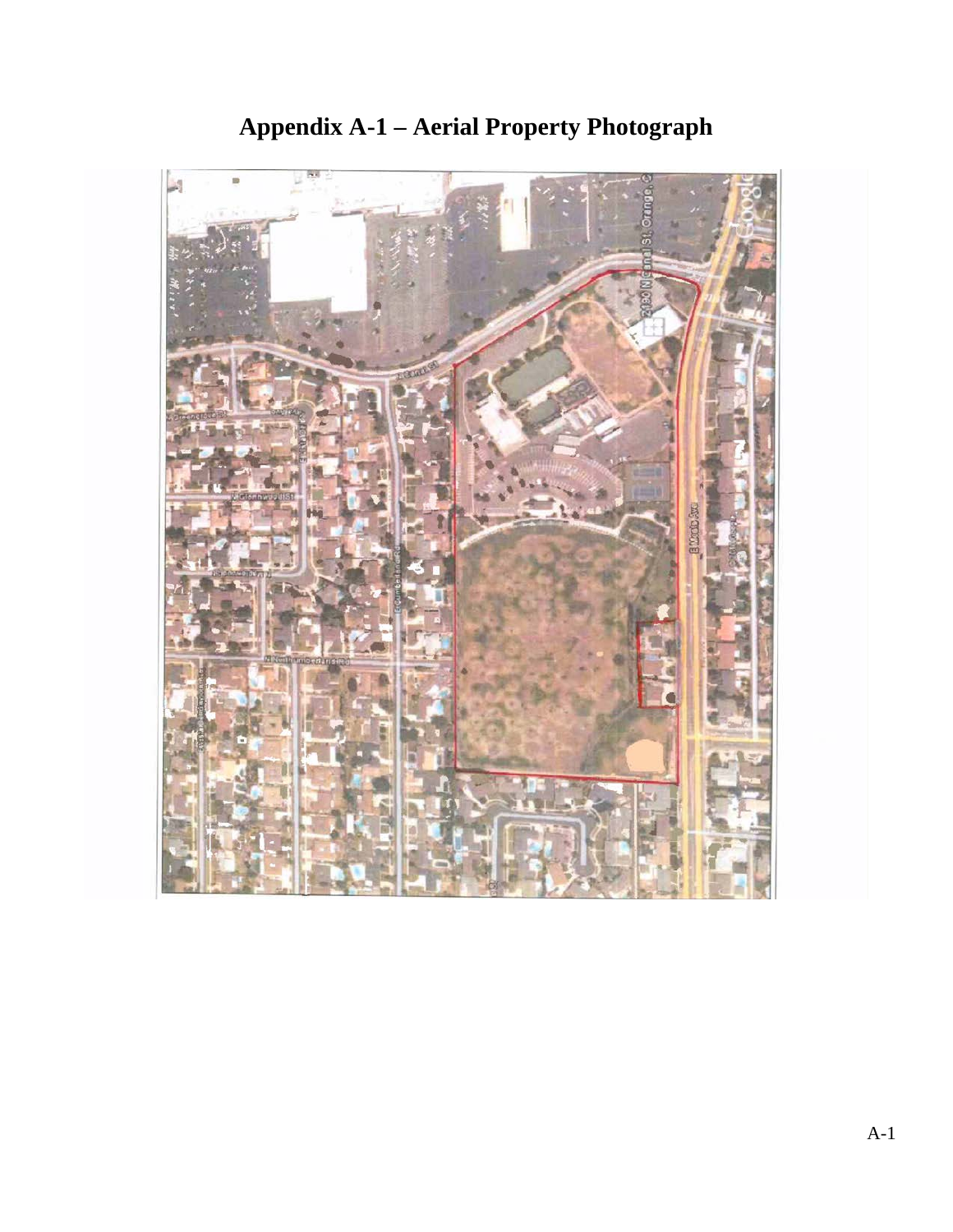## **APPENDIX A-2-PARCEL MAP**

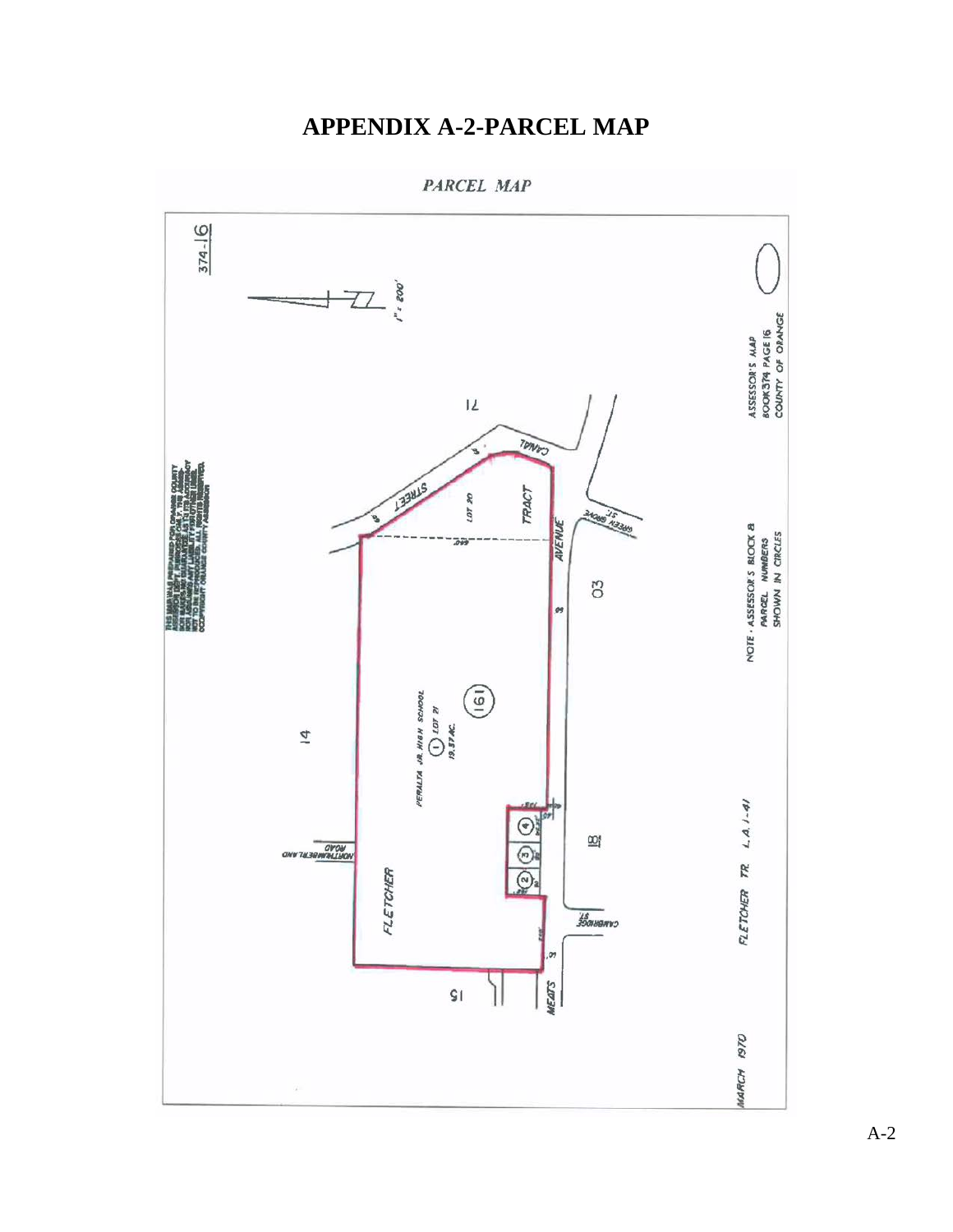## **Appendix B – Existing Improvements Description**

**Building Area Summary:** A summary of permanent buildings follows:

| Classroom Building H       | 6,729 square feet    |
|----------------------------|----------------------|
| Multi-Purpose Bldg G       | $10,920$ square feet |
| <b>Total Building Area</b> | 17,649 square feet   |

**Classroom Building H:** This is a wood frame building with masonry veneer siding. It was designed with 6 classrooms, two restrooms, mechanical equipment room and supplies room for the science classroom. Presently, it is used as a daycare center and has an enclosed play yard.

**Multi-Purpose Building G:** The gymnasium/multi-purpose room is a concrete-block structure, a portion of which has a high ceiling to accommodate the gymnasium. The building has a stage, kitchen, restrooms, and what was formerly the faculty dining room. Currently, the building houses office functions for administration of the recreational facility, a dance studio and gymnasium.

**Golf Driving Range and Pitching Course:** A majority of the west half of the parcel is planted in turf and is used as a golf driving range and golf pitching course. High netting outlines the perimeter of the driving range. A modular building has been brought in to serve as the pro shop.

**Tennis Courts:** There are two tennis courts used for private tennis lessons.

**Soccer Arenas and Model Car Race Course:** Two soccer arenas are used for practice and arena soccer league play. These hard surface courts have synthetic grass surface, low wall enclosures around the playing area, and grandstand viewing areas. An asphalt-paved area adjacent to the soccer areas is available for use as a miniature race track for model cars.

**Softball Diamond:** The southwest corner of the parcel, adjoining the far end of the golf driving range immediately west of the private homes fronting on Meats Avenue, is improved as a softball field. It has dirt infield, grass outfield, and customary fencing.

**Paving:** Concrete sidewalks link the various recreational facilities on the property. Three paved parking lots are positioned to conveniently service the daycare center, soccer areas, and the driving range and private elementary school.

**Property Condition:** As noted, most of the school buildings from previous use of the site have been removed, leaving only one classroom and the gymnasium. Physically, the structures, paving and landscaping are being well maintained and are in good condition.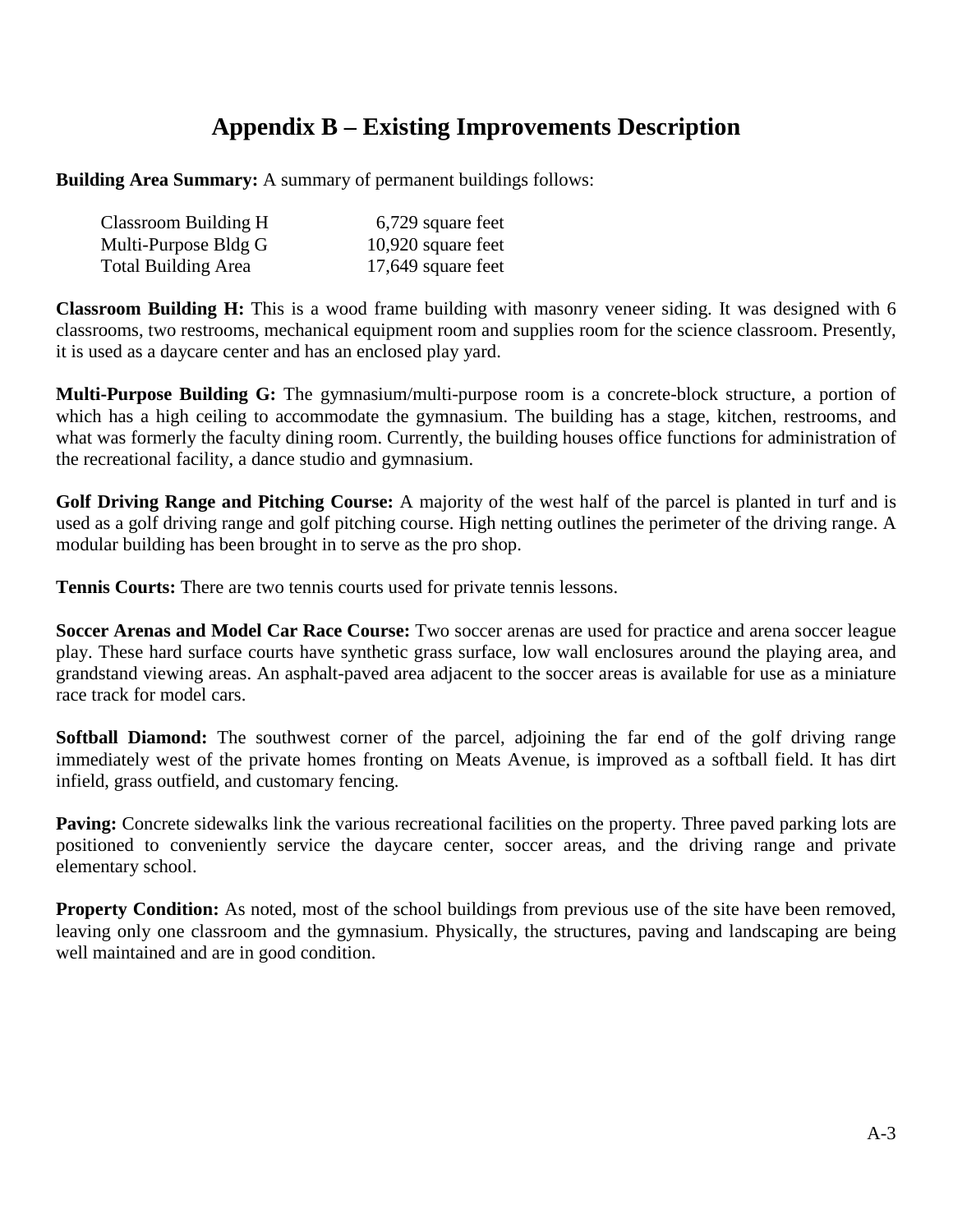## **Appendix C – Cost Estimate Format**

In reviewing proposals submitted in response to this RFP, District staff and consultants will prepare a comparison chart summarizing the proposals. This form and others are intended as an aid to the District in completing such a chart. Final wording in the comparison chart will be that of the District and its consultants.

The following worksheets are provided to illustrate the cost estimate format that respondents will be required to submit with their completed proposals. The District will provide a set of completed worksheets at the Proposer's Conference. Electronic versions of these forms will be available for download at the District's web site at:

#### [http://orangeusd.k12.ca.us](http://orangeusd.k12.ca.us/)

Completed electronic files must be submitted to the District on disk as well as in hard copy format. Please note that the electronic versions must contain live formulas in the appropriate cells, not merely hard-coded values.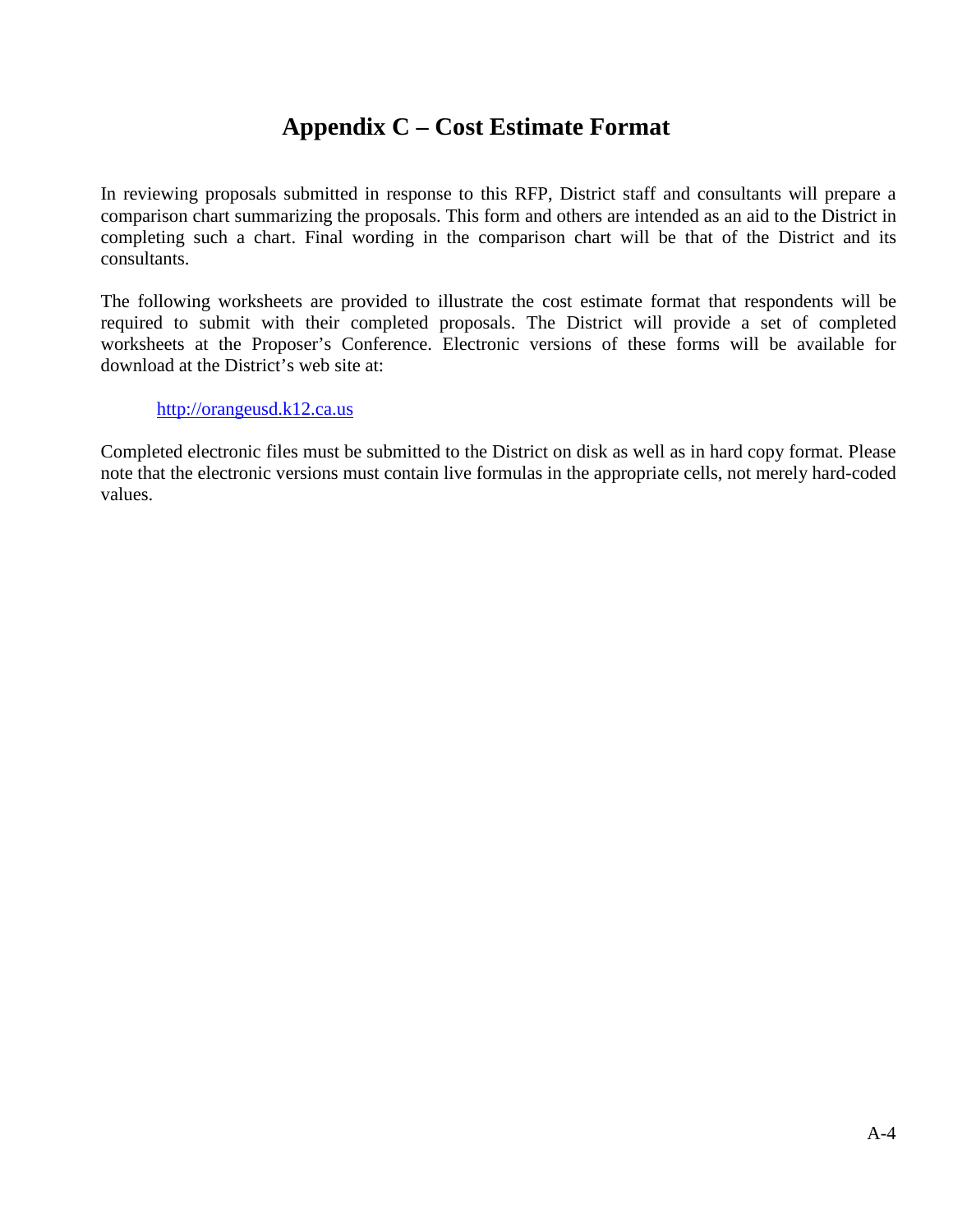## **Appendix D – Financial Projection Format**

The following worksheets are provided to illustrate the financial projection format that respondents will be required to submit with their completed proposals. The District will provide a set of completed worksheets at the Proposer's Conference. Electronic versions of these forms will be available for download at the District's web site at:

#### [http://orangeusd.k12.ca.us](http://orangeusd.k12.ca.us/)

Completed electronic files must be submitted to the District on disk as well as in hard copy format. Please note that the electronic versions must contain live formulas in the appropriate cells, not merely hard-coded values.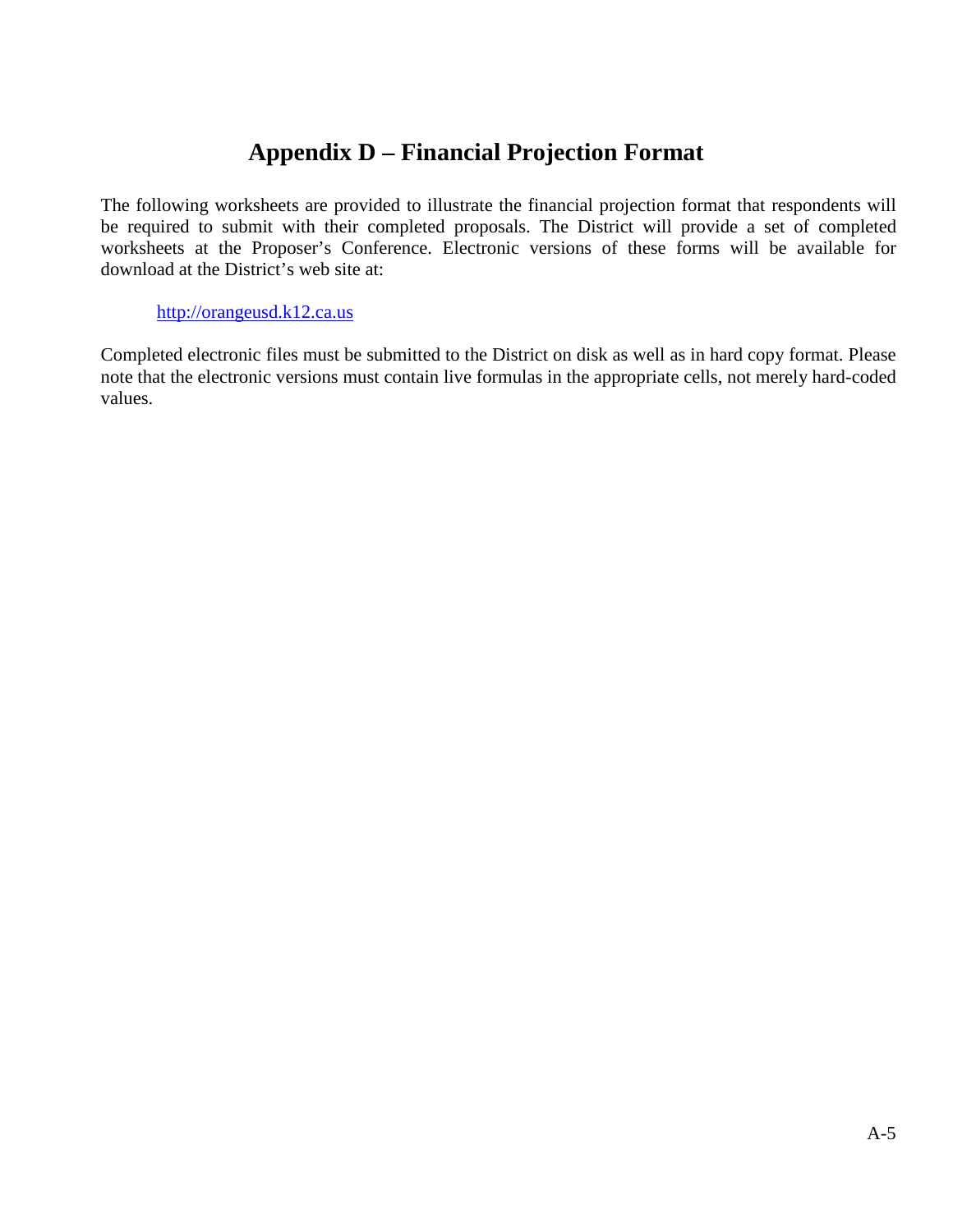## **Appendix E: Comparable Project Format**

The following worksheets are provided to illustrate the comparable project format that respondents will be required to submit with their completed proposals. The District will provide a set of completed worksheets at the Proposer's Conference. Electronic versions of these forms will be available for download at the District's web site at:

#### [http://orangeusd.k12.ca.us](http://orangeusd.k12.ca.us/)

Completed electronic files must be submitted to the District on disk as well as in hard copy format. Please note that the electronic versions must contain live formulas in the appropriate cells, not merely hard-coded values.